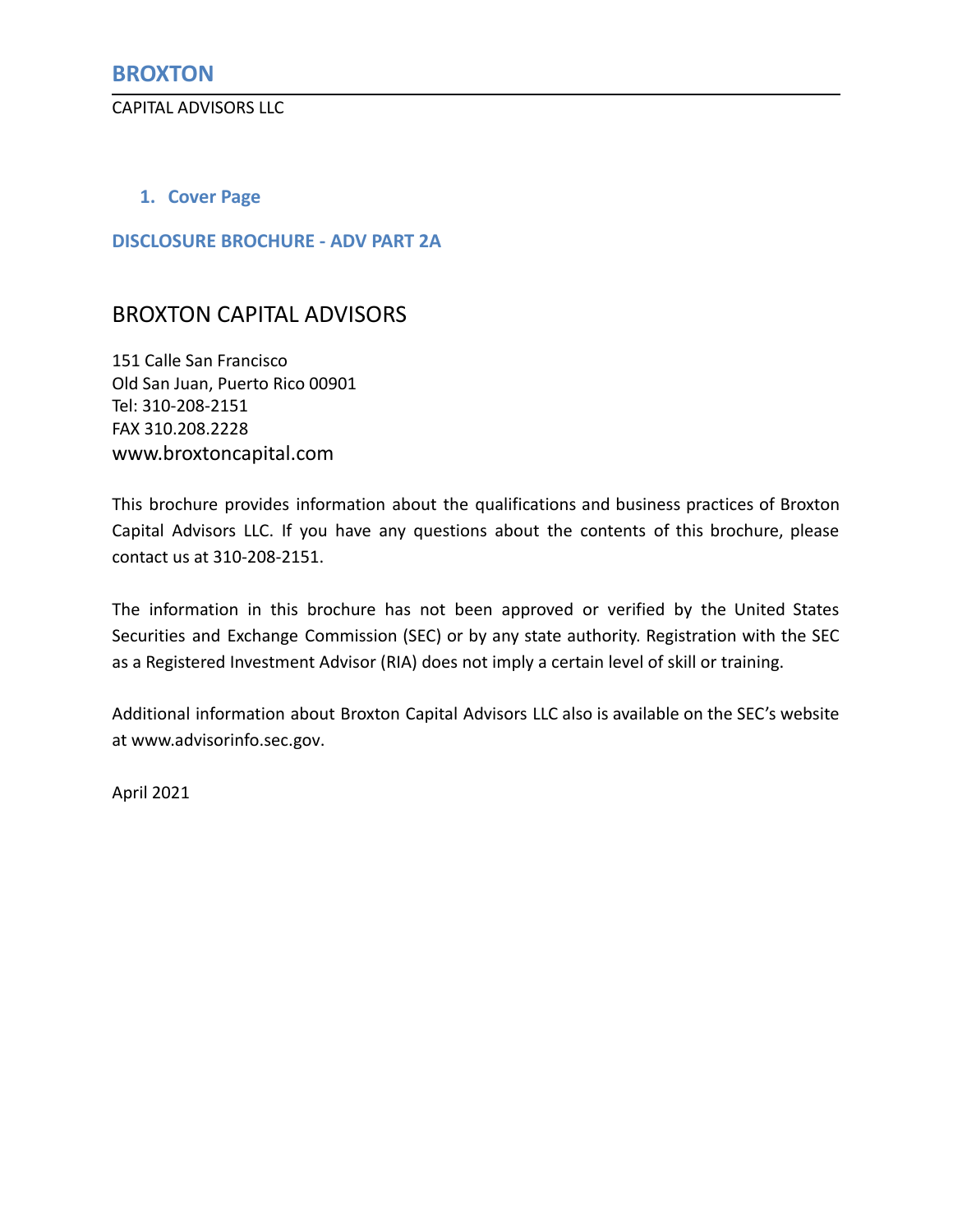# <span id="page-1-0"></span>**2. Material Changes**

There are no material changes to report.

# **3. Table of Contents**

| <b>Table of Contents</b>                                                     |                |  |  |
|------------------------------------------------------------------------------|----------------|--|--|
| <b>BROXTON</b>                                                               | 1              |  |  |
| Cover Page<br>1.                                                             | 1              |  |  |
| DISCLOSURE BROCHURE - ADV PART 2A                                            | 1              |  |  |
| 2. Material Changes                                                          | $\overline{2}$ |  |  |
| 4. Advisory Business                                                         | 4              |  |  |
| 5. Fees and Compensation                                                     | 4              |  |  |
| 6. Performance Based Fees                                                    | 5              |  |  |
| 7. Types of Clients                                                          | 5              |  |  |
| 8. Methods of Analysis                                                       | 6              |  |  |
| 9. Disciplinary Information                                                  | 9              |  |  |
| 10. Other Financial Industry Activities and Information                      | 9              |  |  |
| 11. Code of Ethics, Personal Trading and Participation in Client Accounts    | 10             |  |  |
| 12. Brokerage Practices                                                      | 11             |  |  |
| 13. Review of Accounts                                                       | 12             |  |  |
| 14. Client Referrals and Other Compensation                                  | 12             |  |  |
| 15. Custody                                                                  | 13             |  |  |
| 16. Investment Discretion                                                    | 13             |  |  |
| 17. Voting Client Securities                                                 | 14             |  |  |
| 18. Financial Information                                                    | 14             |  |  |
| 19. Requirements for State Registered Advisors                               | 14             |  |  |
| A. Principal Executive Officers and Management Persons                       | 14             |  |  |
| <b>B. Other Businesses</b>                                                   | 15             |  |  |
| C. Performance based Fees and calculations                                   | 15             |  |  |
| D. Material Disciplinary Disclosures                                         | 15             |  |  |
| E. Material Relationships Management Persons Have with Issuers of Securities | 16             |  |  |
| BROXTON CAPITAL ADVISORS, LLC                                                | 20             |  |  |
| <b>Emergency Contact Persons</b>                                             | 22             |  |  |
| <b>Business Description</b>                                                  |                |  |  |
| <b>Office Locations</b>                                                      |                |  |  |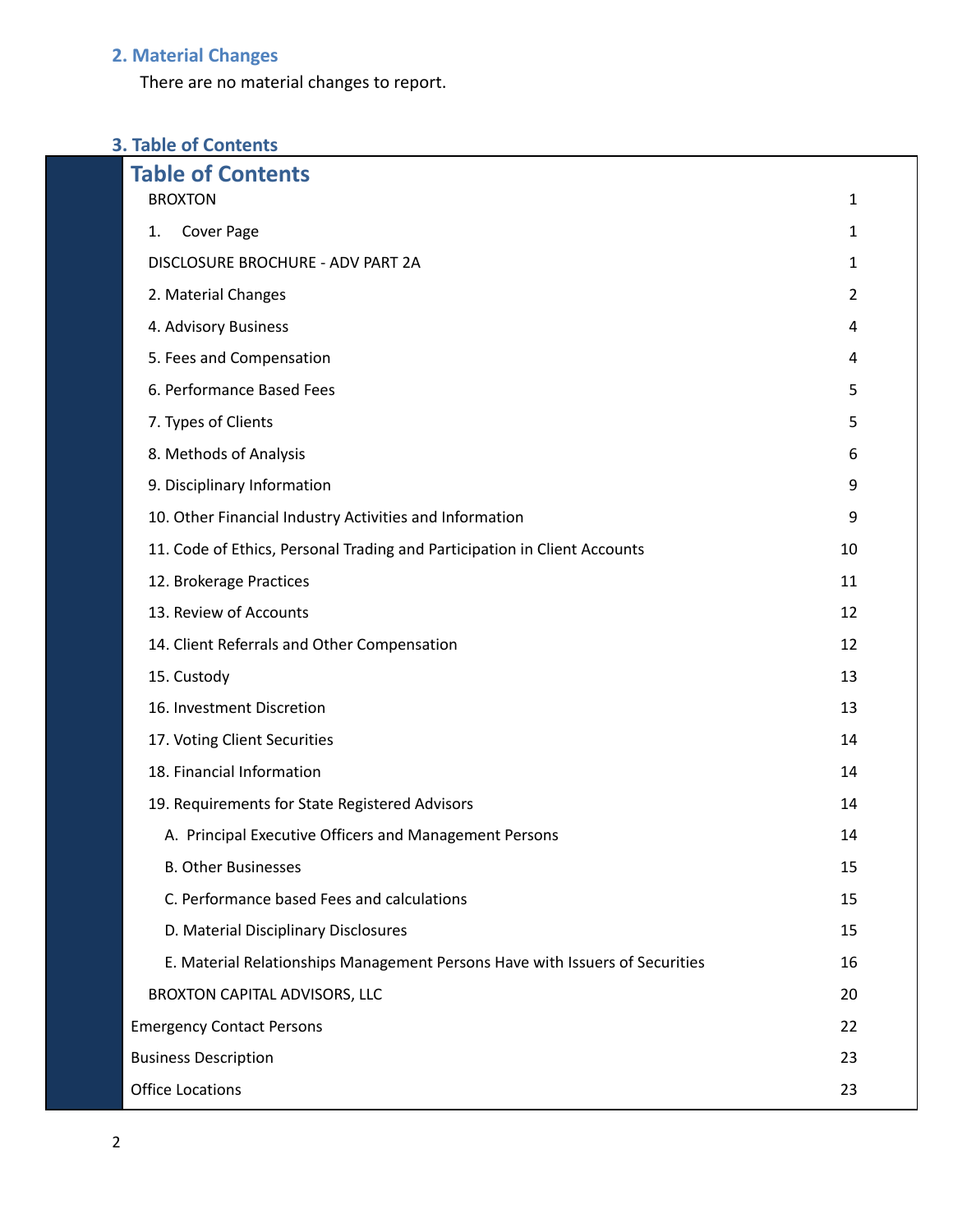| Firm Policy                                          | 23 |
|------------------------------------------------------|----|
| Data Back-Up and Recovery (Hard Copy and Electronic) | 24 |
| VI. Updates and Annual Review                        | 25 |
| Senior Manager Approval                              | 25 |
|                                                      |    |
|                                                      |    |
|                                                      |    |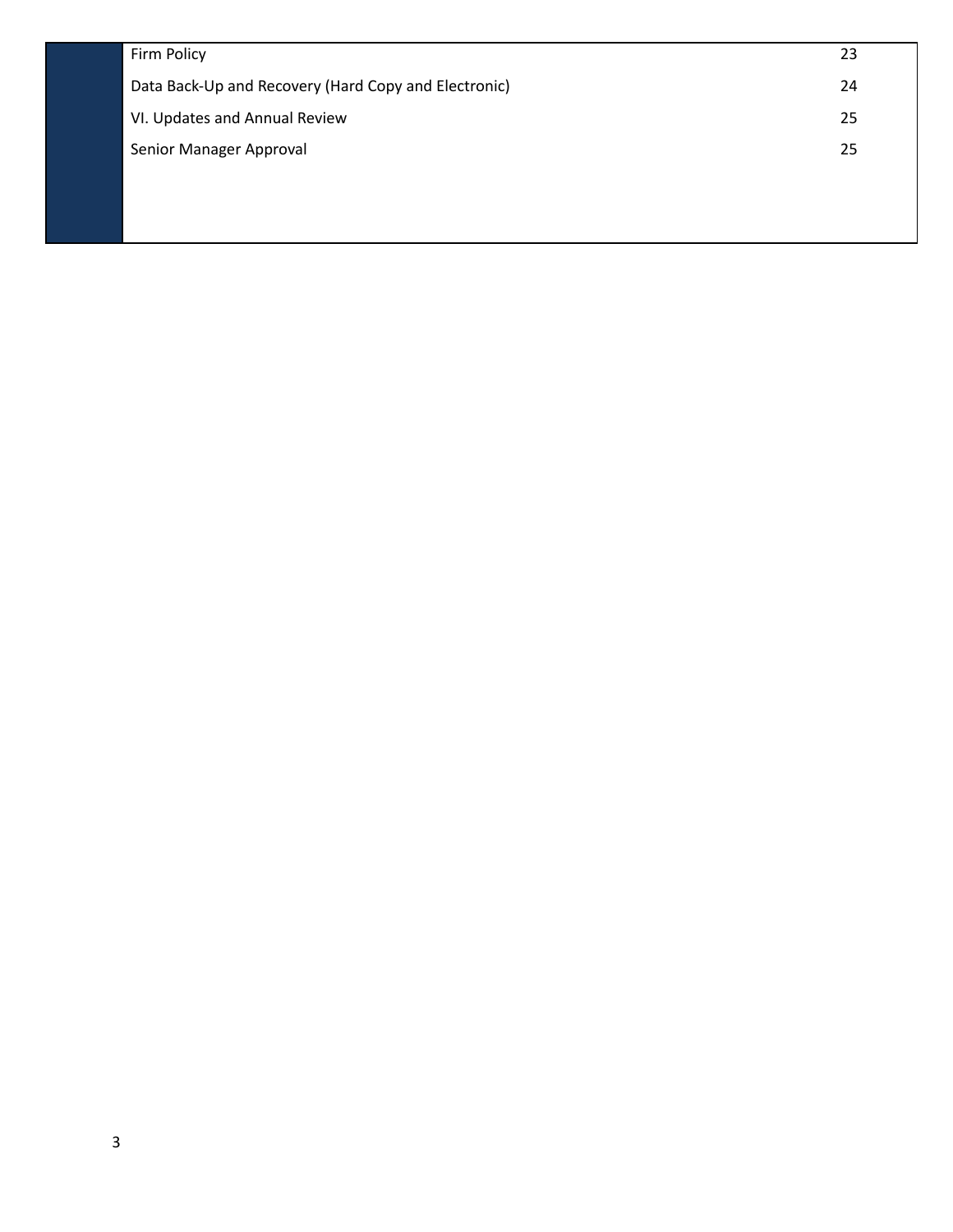## <span id="page-3-0"></span>**4. Advisory Business**

Broxton Capital Advisors ("Broxton") is a Registered Investment Advisor. We are investment advisors for separately managed accounts for individuals, corporations, trusts and institutions. We are located at 151 Calle San Francisco, Old San Juan, Puerto Rico 00901. The firm was started on August 1, 2005.

Broxton's strategy is to continuously improve the value of client investment portfolios in a tax efficient manner. First, we do this by seeking out undervalued bonds and stocks and other value situations. Second, we seek to discern long-term economic or industry trends, or changes in trends, and select the bonds and stocks we believe will gain in value over the longer term, in order to minimize turnover and taxes. However, we may take positions in illiquid bonds or stocks, in line with our strategy, and thus our style may not be suitable for clients who wish to deposit and withdraw large sums frequently. A central part of our strategies also involve looking for higher yielding securities.

Broxton offers advisory management services on a discretionary basis. These personalized services start with an initial interview and data gathering to determine your financial situation and investment objectives. The minimum investment for new accounts is \$100,000. Broxton also sub advises for Investment Advisors and provides models of its' investment strategy.

Broxton currently has \$52168146 of assets under management "AUM" (December 2020) of which approximately 99.2% (\$51753710) is discretionary and .8% (\$414436) is non-discretionary.

**Robert Allen Cooke** is the principal owner of Broxton and serves as Managing Partner and Portfolio Manager. Allen Cooke has over twenty years of experience as a research analyst and bond trader serving individuals and institutions.

## <span id="page-3-1"></span>**5. Fees and Compensation**

Broxton's fees for advisory management services are 2% per year, subject to negotiation, based on a percentage of assets under management. These fees are for Broxton's advisory services only, and do not include any administrative fees or transaction costs that may be charged by broker-dealers or custodians. Please be aware that lower fees for comparable services may be available from other sources.

Advisory management fees are payable on the first business day of each quarter, in advance. The first payment is due upon your execution of our client agreement and funding. Fees will be assessed pro-rata if the agreement is executed in the middle of a calendar quarter or additional deposits are made. Subsequent payments are calculated on the first day of each calendar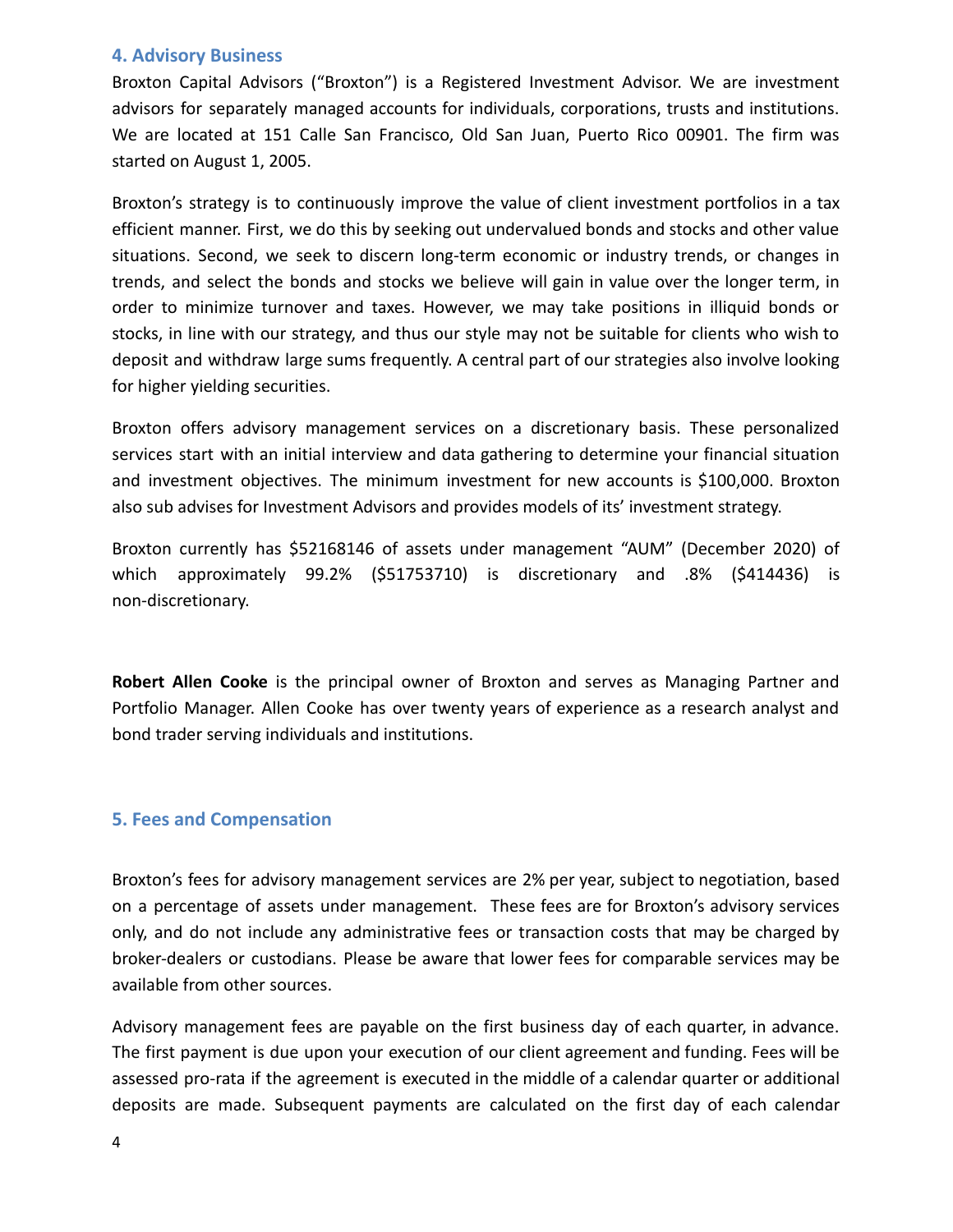quarter, based on the value of your account assets under management on the last business day of the preceding quarter.

In our client agreement, you authorize your custodian to deduct advisory fees directly from your managed account, in accordance with the fee billings prepared and submitted to your custodian by Broxton. These will be reported in your account statements from your custodian.

You may terminate the advisory agreement without penalty within five (5) business days of signature and receive a full refund of all fees. After that date, the advisory agreement will continue until either party terminates by giving thirty (30) calendar days' written notice. If termination occurs before the end of the calendar quarter, a pro-rata refund of unearned fees will be made. Finally, upon termination, all assets will be held by the custodian and it will be your responsibility to instruct the custodian as to the final disposition of your assets, unless you specifically notify Broxton to liquidate or take other action. Broxton Acts as a sub advisor or co advisor with other Investment Advisors. In these instances, Broxton reaches a fee sharing agreement with the other Advisors.

## <span id="page-4-0"></span>**6. Performance Based Fees**

Not applicable currently.

## <span id="page-4-1"></span>**7. Types of Clients**

We at Broxton provide investment advisory management services to Advisors, individuals, families, corporations, partnerships, pension plans, retirement plans, trusts, estates, charitable organizations and institutions.

Broxton requires a minimum size of \$100,000 for new discretionary accounts. We may accept accounts of lesser value, at our discretion, if they are included as part of a group of accounts from a single corporation or large firm, or other circumstances. Also, we may accept clients with some restrictions on accounts, such as social investment restrictions or maintaining a position in selected stocks or bonds. We have some older non-discretionary accounts. However, we do not accept new non-discretionary, client directed accounts.

Our longer-term management style may include illiquid or not readily marketable positions and thus our management style may not be suitable for clients who make frequent large deposits and withdrawals.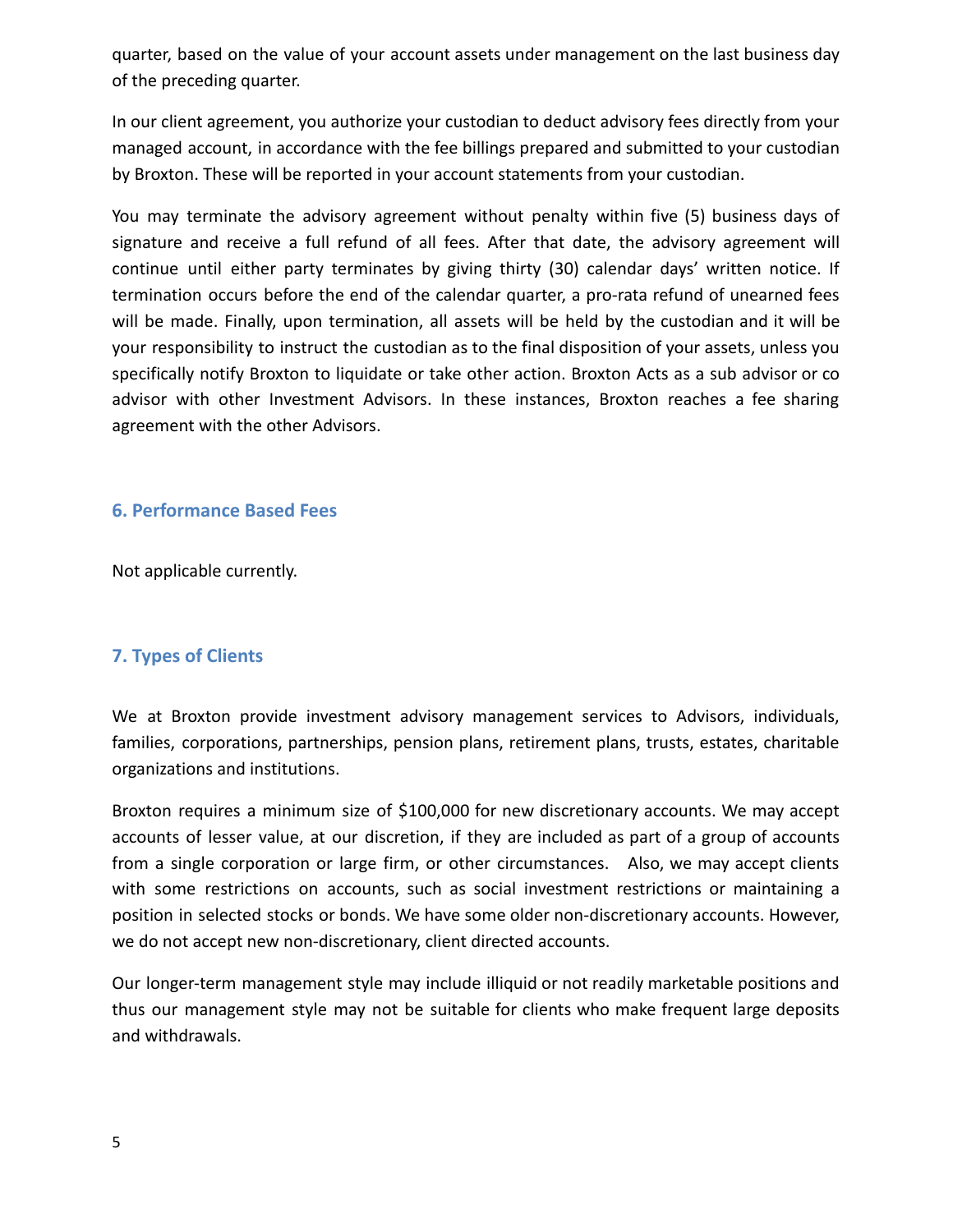### <span id="page-5-0"></span>**8. Methods of Analysis**

Composite Description: The Alpha Portfolio (AP) is a growth and income investment strategy. The strategy attempts to continuously improve the value of investment portfolios by investing in equities, ETFs, including leveraged ETFs, options, bonds (investment grade and sub-investment grade, [which may also have limited liquidity]) and other securities. Long term strategies purchase securities which are underpriced according to our appraisal methodologies. Broxton uses regression analysis to obtain an average appraisal value for an individual company and places a priority on the securities of companies with improving financial performance and or additional catalysts that provide for increases in earnings and valuation. We use financial modeling in order to create a projected trajectory for the company's earnings, cash flows and future value. The strategy does not have any capitalization (market size), sector or industry allocation mandates. Broxton may also engage in certain types of activism in order to support positions and relay advantageous strategies to company managements. Broxton deploys technical analysis and momentum as indicators of movement for shorter term strategies, that may not involve deep fundamental analysis. Shorting (selling and then buying) of securities can be used as a long term or short-term strategy. We exit positions in accordance with our discipline, this includes when valuation targets are clearly exceeded or financial performance falls below our projections.

Since the AP returns are calculated using a composite of accounts, the average account will not match the composite return and the return could be higher or lower. Broxton manages the Alpha Portfolio for other investment managers. The AP returns which are advertised or submitted to various databases are calculated using the accounts in the composite that are managed internally. Broxton is required to execute any trades internally first and then for other advisors second. Some advisor platforms prohibit or do not trade certain security types and some positions may be omitted for other reasons. In the case of smaller companies, we may judge that there are not enough shares traded to create a position at any or all advisors. Short term strategies may not be able to be implemented. Shares may trade at a higher or lower between purchasing at Broxton or one platform before another. Broxton uses a rotation strategy and attempts to obtain the best execution for all advisors. Stocks, bonds and other potential candidates are valued using various appraisal methods. We use fundamental analysis such as: operating income before discretionary Capital expenditure, cash flow analysis, comparable asset valuations and other techniques. We use technical analysis to refine a potential candidate in terms of when to buy, looking at current market conditions. On the flip side, many of the same techniques are used to determine when to sell existing positions or short positions. Broxton also is deploying a new strategy called Smart Yield that focuses on a broad spectrum of yielding securities.

Keep in mind, investing in securities involves a risk of loss which you, as a client, should be prepared to bear. Our primary strategy at Broxton is to seek out undervalued bonds and equities and other value situations and hold them over the long term for tax efficiencies.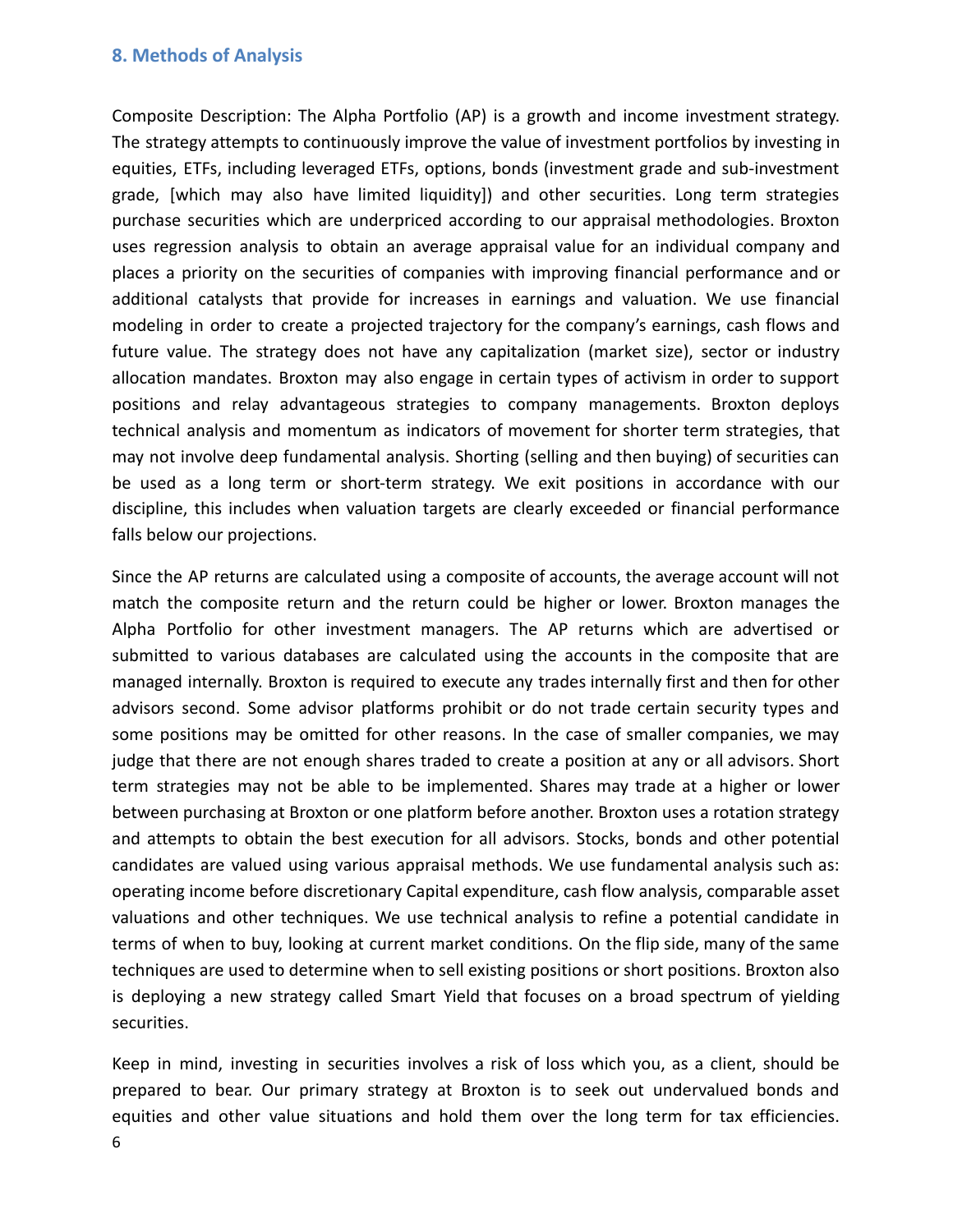Undervalued securities may take several quarters, or years, to show improvement. Since this strategy sometimes involves "out of favor" industries or companies the overall sentiment of the security may be negative. This strategy sometimes involves the purchase of securities that have issuers who are in bankruptcy or close to bankruptcy. Broxton will also evaluate companies that are growing at an above average rate which may translate into lower ratios at a future date. Broxton considers these prospects to be undervalued if our analysis shows that the future multiples will be below average due to such growth. In addition, we may seek to short securities (sell them without owning them with the objective of buying them back at a later date for a cheaper price) which we believe are overvalued using our general appraisal methods. In general, our strategies is not correlated with the general market and may underperform or outperform these indexes over any given period of time. Investors should give a time horizon of at least 3 to 5 years for investing with Broxton.

A potential material risk is that we are early, and the candidates purchased continue to lose value before turning up, or do not turn around (improve financially as expected) and continue to decline in value which may result in a permanent loss. In the case of shorting securities, they may rise or continue to rise. Securities can continue to rise indefinitely and if shares are shorted your account may lose value. Also, we may invest a portion of your monies in illiquid or not readily marketable bonds or equities. A potential material risk is that market conditions could deteriorate, and we would have difficulty selling an existing position, in whole or in part.

In addition to our primary strategy we may also seek capital gains in time periods as small as one day, or up to many months, by buying or shorting securities. This strategy seeks to take advantage of short-term dislocations in markets based on our research and short-term volatility in candidate securities. Short term volatility can be caused by under reactions and over reactions to news, earnings or other events such as flash crashes and may present opportunities. This strategy can involve additional commissions, higher taxation or and carry the risk of short-term loss which would be unrecoverable if the trade is exited at a loss. To minimize risk, we monitor portfolio positions regularly and may increase, reduce or eliminate positions based on favorable or unfavorable conditions of the specific company, industry, markets or other factors including general economic or political factors. Legal regulation and Custodial rules determine if shorting or buying options are available for each account. Some accounts, such as trust or retirement accounts are ineligible for margin or shorting, and these accounts will not be able to participate in shorting, or trading in some or all options, or some or all option strategies. For further information please contact Broxton Capital.

Also, we may seek capital gains or to hedge the general market or certain securities by using stock options, ETFs (exchange traded funds) reverse ETF's and leveraged ETFs. Such securities may involve additional risks and volatility and could cause losses in your portfolio. These types of securities can be allocated to your portfolio, to create capital gains, minimize losses, protect gains, reduce volatility or receive more favorable tax treatment for you.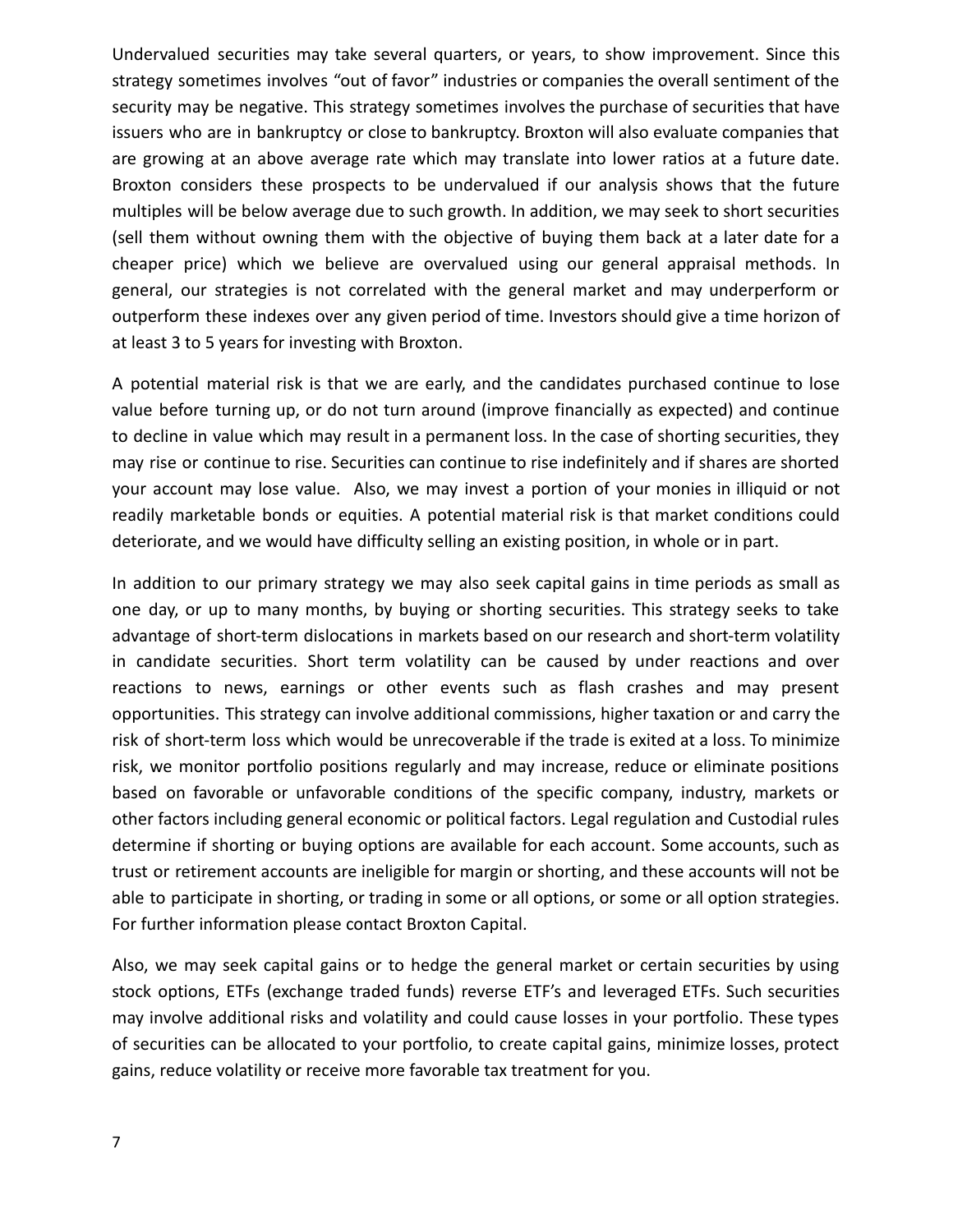We do not seek to equally weight portfolios by sector, rating, security type or other methods. We seek value across many areas. Initial individual positions are usually, but not restricted to, 5%-10% of a portfolio's total value. We tend to hold concentrated portfolios and do not try to broadly diversify investments. Thus, the risk of loss will be higher than would be the case with a diversified portfolio due to the possibility that the investments will experience losses greater than the market as a whole.

Composite Description: Smart Yield is a growth and income investment strategy. The objective of the fund is to create a higher yielding portfolio through the selection of securities from multiple asset classes that primarily pay interest or dividends. As a secondary objective the fund seeks capital appreciation. The strategy attempts to continuously improve the value of investment portfolios by investing in equities, ETFs, including leveraged ETFs, options, bonds (investment grade and sub-investment grade, [which may also have limited liquidity]) and other securities. Long term strategies purchase securities which are underpriced according to our appraisal methodologies. Smart Yield Fund targets a mix of different security classes that contain the risk of loss. Investors should carefully consider the Fund's investment objectives and risk factors before investing. Investing involves risk, including possible loss of principal. Investors should consider the loss of principle and targeted returns are not guaranteed, these returns are targets only. Individual investors in Smart Yield are generally required to be accredited investors but Broxton may make the strategy available to any person. Smart Yield is a fund operated through individual accounts creating the composite. Smart Yield Fund is a relatively new product with an inception date of September 30, 2020 and as such does not have historical data. Historical returns do not guarantee future results. Asset Mix Projections, and Smart Yield Portfolio Metrics are estimated or targets of the fund and may be materially different than estimated. Asset classes, such as bonds, equities, convertible bonds, pass through securities, cash, hedging securities and other asset class types, percentage allocations, or percentage of the portfolio, may change and targets may change based on the direction of the managers. Portfolio allocations, projected annual return and beta assumption for each asset class are estimated. Beta for the fund and each asset class is estimated versus the S&P 500. The average beta for the entire fund is projected and Beta is a measure of the fund's volatility in relation to S&P 500 Index. This index has a beta of 1.0. The fund targets a total gross return and net return, these returns may be materially lower. The fund projects a blended return based on income securities and capital gains. Smart Yield attempts to continuously improve the value of investment portfolios by investing in corporate bonds, convertible bonds, other types of bonds (investment grade and sub-investment grade, [which may also have limited liquidity]), dividend paying equities, non-dividend paying equities, ETFs, including leveraged ETFs, and other securities. Smart Yield may involve the selling of covered calls which can limit upside return and involve the risk of loss. Fixed income risks include interest-rate and credit risk. Typically, when interest rates rise, there is a corresponding decline in bond values. Credit risk refers to the possibility that the bond issuer will not be able to make principal and interest payments. All securities types mentioned in this brochure have the risk of loss. Long term strategies purchase securities which are underpriced according to our appraisal methodologies. Broxton uses regression analysis to obtain an average appraisal value for an individual company and places a priority on the securities of companies with improving financial performance and or additional catalysts that provide for increases in earnings and valuation. We use internal algorithms, financial modeling, technical analysis, proprietary and third-party research. Smart Yield does not have any capitalization (market size), asset class, sector or industry allocation mandates. Asset class allocation percentages may be changed without notice and may be materially different than projections. Smart Yield may also seek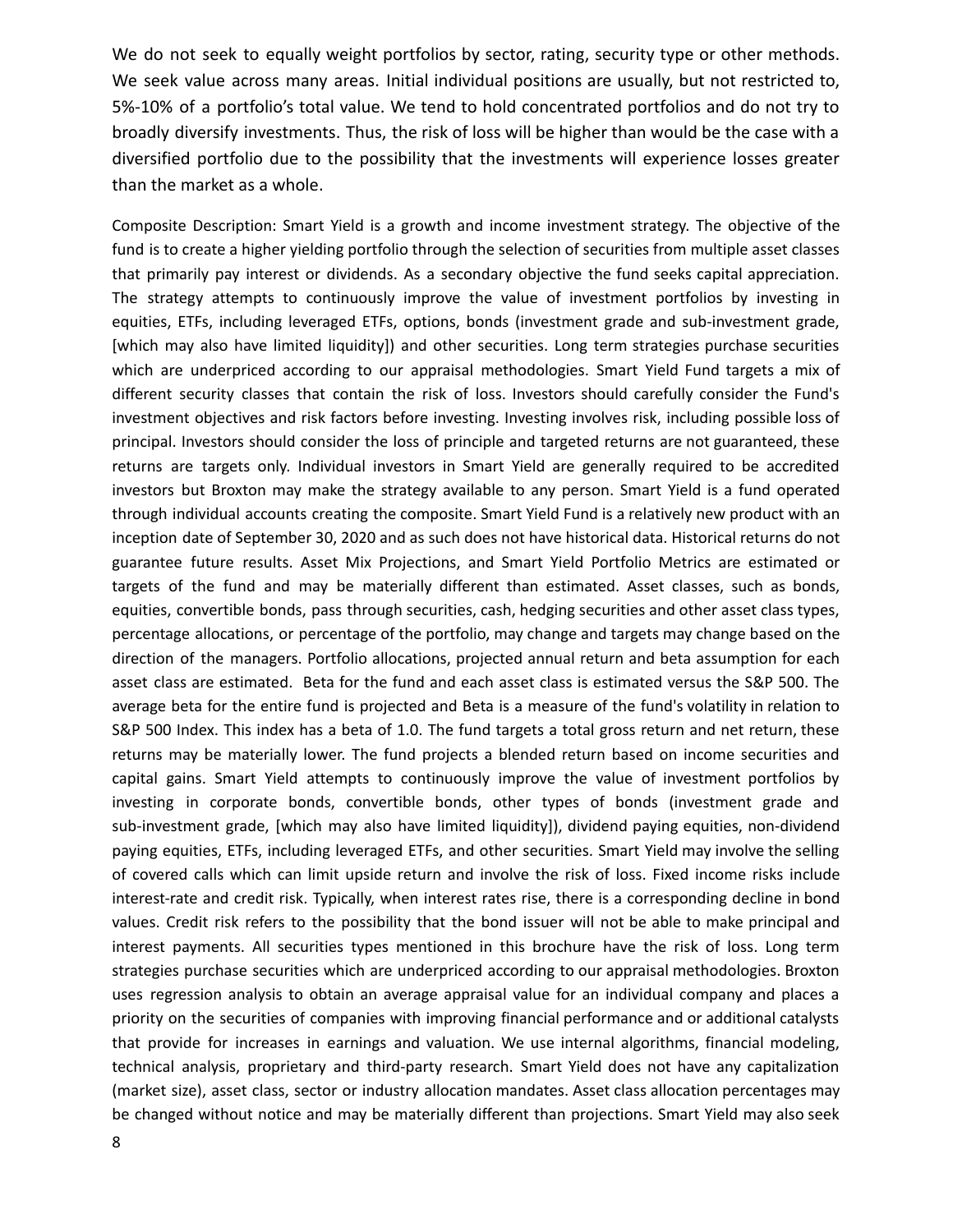to hedge or purchase volatile derivatives in order to offset risk or attempt capital gain. Smart Yield does not have any time constraints and some strategies may involve short term or shorter-term strategies. Broxton deploys technical analysis and momentum as indicators of movement for shorter term strategies, that may not involve deep fundamental analysis. Shorting (selling and then buying) of securities can be used for hedging and as a long term or short-term strategy. We exit positions in accordance with our discipline, this includes when valuation targets are clearly exceeded, or financial performance falls below our projections. Since Smart Yield returns will be calculated using a composite of accounts, the average account will not match the composite return and the return could be higher or lower. Broxton offers Smart Yield for other investment managers. Any commentary is solely the opinion of the Broxton Capital Advisors. It refers to securities we hold in our portfolio and sometimes ones we are considering but does not represent a complete list of positions held at Broxton Capital Advisors. A complete list covering the last twelve months will be furnished upon request. Price targets are mentioned for information purposes only. Nothing contained herein constitutes a recommendation to purchase or sell securities at any designated price or time. Targeted performance does not guarantee future results. Additional disclosures are included on Broxtoncapital.com including this form ADV.

All the above strategies involve risk of loss and may cause the generation of additional commissions or fees. In addition, these strategies may be wholly implemented, partially implemented or mixed in a given portfolio. The objective is to create gains for the portfolios. There is no assurance that future investments will be profitable. Any prior successful analysis and investment management cannot be relied upon as assuring further successful performance.

### <span id="page-8-0"></span>**9. Disciplinary Information**

Broxton Capital Advisors LLC has not been the subject of any legal claims or disciplinary events. Bob Cooke has disclosures that are over 20 years old that are immaterial. For more information contact Broxton or FINRA.org

### <span id="page-8-1"></span>**10. Other Financial Industry Activities and Information**

Broxton receives compensation from other investment advisors for providing sub-advisor services, joint advisory, securities research and model portfolios. The Alpha Portfolio is described above. Broxton uses the Strategy to directly manage internal accounts and when providing models to other advisors.

● The model utilized internally is implemented on an account-by-account basis and is referred to as the Alpha Portfolio (AP).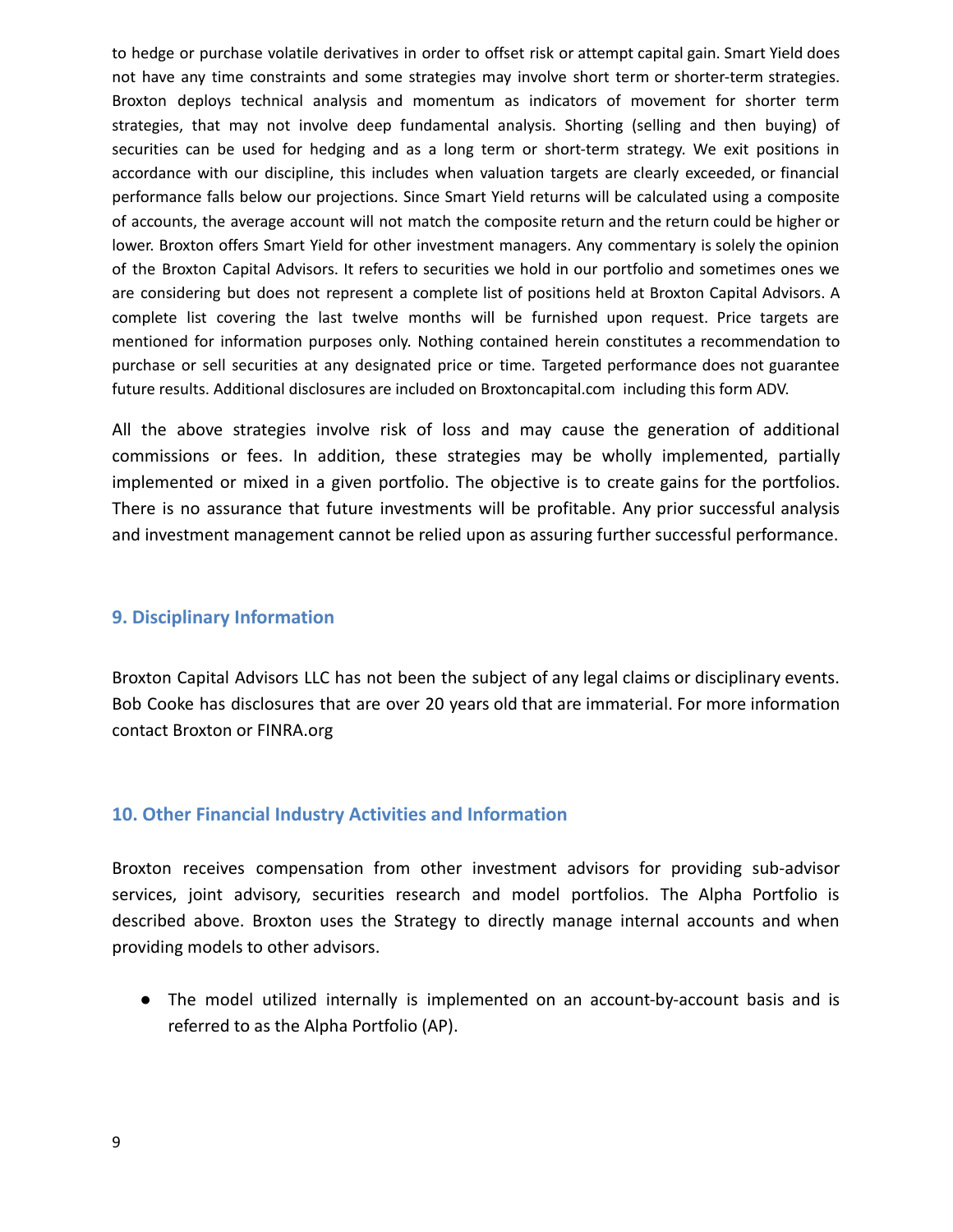The total return for the Alpha Portfolio, each model and the accounts that Broxton manages directly will differ. The implementation of the model by each advisor will result in differences from the model itself and model performance due to the rotation strategy and timing of sales and purchases by the advisor implementing the model. The AP returns which are advertised or submitted to various databases are calculated using the accounts that are managed by the internal model. The AP for Advisors returns which are advertised or submitted to various databases are calculated using just the model itself and do not represent any return from any account. Broxton uses a rotation strategy which transmits changes in the AP for Advisors to each advisor in order of first to last with the first name being rotated to the last after each trade is completed.

Since the AP returns are calculated using a composite of accounts, the average account will not match the composite return and the return could be higher or lower. Broxton manages the Alpha Portfolio for other investment managers. The AP returns which are advertised or submitted to various databases are calculated using the accounts in the composite that are managed internally. Broxton is required to execute any trades internally first and then for other advisors second. Some advisor platforms prohibit or do not trade certain security types and some positions may be omitted for other reasons. In the case of smaller companies, we may judge that there are not enough shares traded to create a position at any or all advisors. Short term strategies may not be able to be implemented. Shares may trade at a higher or lower between purchasing at Broxton or one platform before another. Broxton uses a rotation strategy and attempts to obtain the best execution for all advisors. As compensation for providing model portfolios and securities research, Broxton receives a percentage of the fee as compensation.

Please inquire with your advisor or Broxton Capital for further information on the models provided by Broxton. For joint advisory agreements, Broxton pays a percentage of the fee to the joint advisor. Generally, in these agreements Broxton will receive 50% or less of the total fee. Mr. Cooke lives in Puerto Rico and works from the companies' offices in San Juan.

## <span id="page-9-0"></span>**11. Code of Ethics, Personal Trading and Participation in Client Accounts**

(1) Code of Ethics: We at Broxton maintain a Code of Ethics which guides us in our conduct. We have a fiduciary duty to you with respect to the advice and management services we provide and the need to protect client related private information. We have an affirmative duty of care, honesty and good faith to act in your best interests. We each have a duty to report violation of the Ethics Code, and can be punished or terminated for violations. Robert Allen Cooke, Managing Partner, supervises and maintains records in this area. A copy of our Ethics Code is available upon request.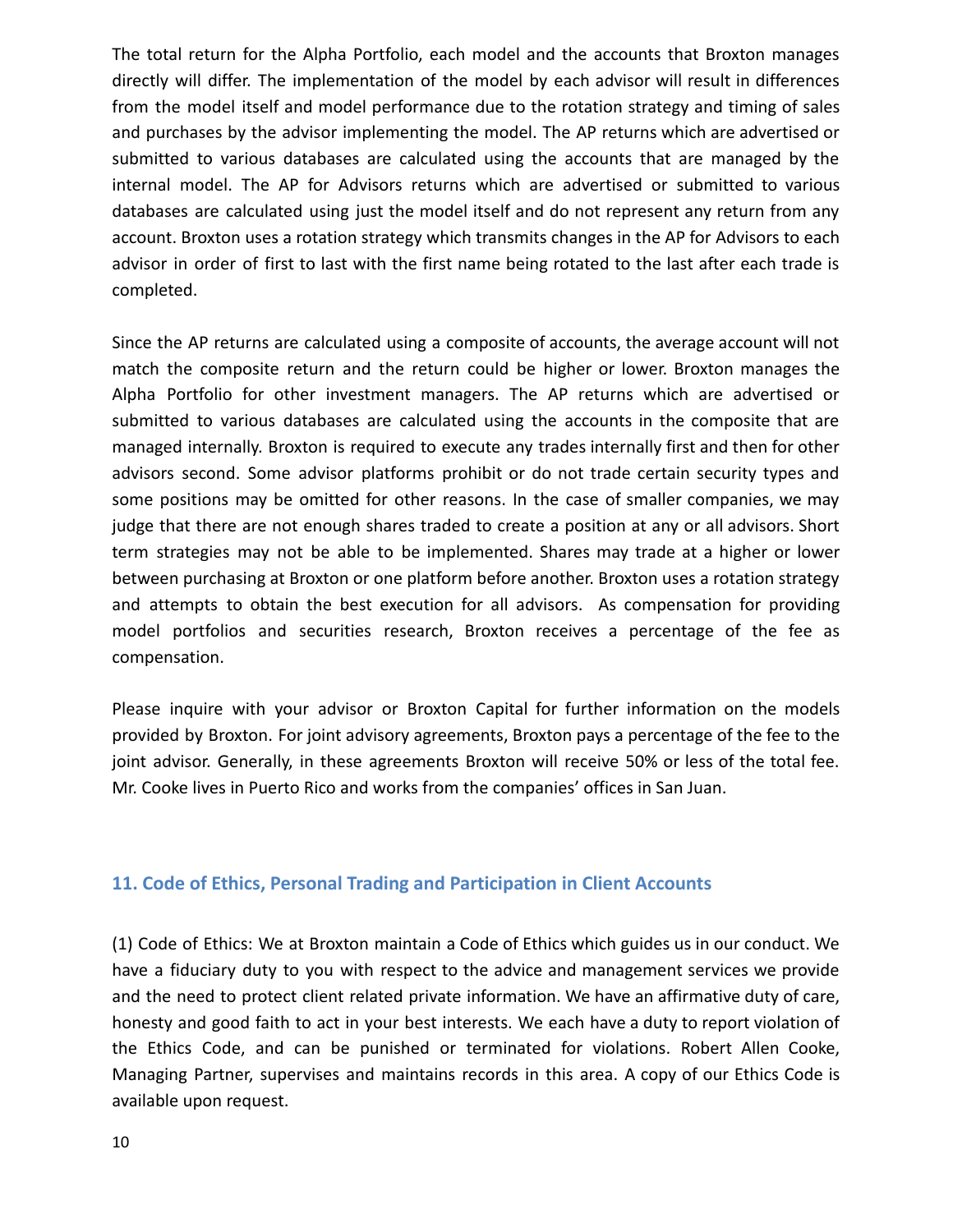(2) Personal Trading: Certain inherent conflicts of interest are likely to arise as a result of Broxton, its managing partner and affiliated persons carrying on similar investment activities both for themselves and for their clients. Broxton, its managers and employees may take positions in the same securities as clients and we will try to avoid any conflicts with you. To address this potential conflict, affiliated persons, employees and their families primarily invest side by side with client accounts through Broxton. We may not trade in a manner inconsistent with Broxton's buy or sell actions for clients.

However, incidental trades in personal accounts not deemed to be a conflict, such as a buy or sell which is minimal in relation to the total outstanding value, and would have negligible effect on the market price, would not be restricted if the person or firm has an existing position. Trading in personal accounts will be reviewed monthly, or more frequently depending upon the circumstances, by Allen Cooke, Managing Partner.

(3) Participation in Client Accounts: Broxton, its managers and employees may not participate in client accounts. However, Broxton, its managers and employees may invest in and recommend you invest in initial public offerings or private placements. In the event one of us has an ownership position or a material relationship with the private company seeking financing or going public, that information will be disclosed in writing to you in advance with full disclosure of all details.

## <span id="page-10-0"></span>**12. Brokerage Practices**

Broxton's investment advisory services are conducted through Schwab Institutional, a division of Charles Schwab & Company, Inc., who also acts as Custodian of our client accounts. Schwab is also a broker dealer. Broxton may use other broker dealers at its discretion.

Schwab Institutional provides us with access to its institutional trading and custody services which are typically not available to retail investors. Schwab Institutional, as the Custodian of your portfolio assets provides pricing, sends you confirmations of buys and sells, sends you statements on at least a quarterly basis, and year-end tax reporting. Schwab charges transaction and administrative fees for these services which are billed directly to you. Those fees are separate and in addition to Broxton's advisory fees.

These custodial and broker dealer services are reviewed to insure best overall execution based on a number of factors, including price, technology platform and service, ability to assist with illiquid or less frequently traded issues, and the custodian's compliance with government mandates for periodic regulatory and surveillance reports, for your protection.

We may direct trades to a particular broker dealer, from time-to-time, when deemed advisable to acquire a particular position, but it is not our policy to do so on a regular basis. Directed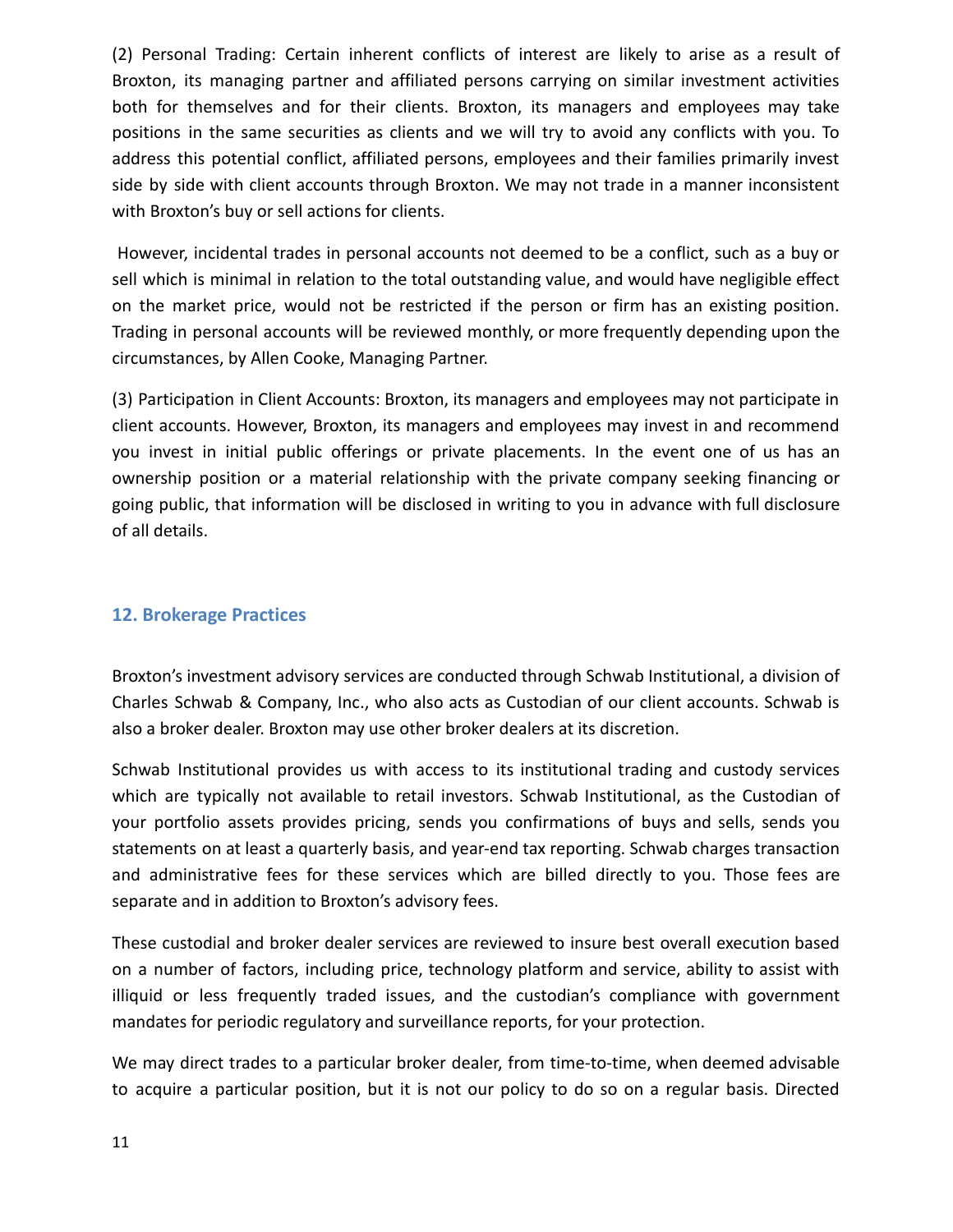broker transactions may be costlier for you and may cause us not to obtain the most favorable execution of a trade.

We may aggregate orders and execute block trades when there are a number of clients using the same broker dealer for the same security transaction, and subject to the ability of the broker dealer to accept block trades. Schwab Institutional accepts block trades and does this regularly for us. Individual advice, treatment and sharing of costs at an average share price will be accorded to you as if the trade had been entered on an individual basis. We will notify the custodian of the size of each trade for each separate account.

Position shares will be allocated for each account as a percentage of the total account value. We execute all trades at substantially the same time for all client accounts and the accounts are allocated the securities at the same average cost. If we are not able to obtain all shares on a particular day, we will allocate shares by Account Number from Smallest to Largest until we fill all allocations. The next time this occurs we will allocate shares by Account Number from Largest to Smallest.

## <span id="page-11-0"></span>**13. Review of Accounts**

Our investment management services include the continuous review of underlying positions. Comprehensive reviews are made on a monthly basis at the close of each month, after broker dealer statements have been issued to you and us. The client account reviews are to determine accuracy, performance, position size, exposure and what action, if any, is needed and timely.

Other than periodic reviews, we will perform an in-depth review of client account positions and exposure in the event of a major company specific, economic or other major event. The principal reviewer is Robert Allen Cooke, our Portfolio Manager. He is assisted by Brian Stead. Robert Allen Cooke also performs a written quarterly review of the firm's activities that includes a random review of selected accounts.

We remind you that you are advised to review your accounts regularly and carefully for accuracy and understanding. Please let us know if you have any questions or concerns. You will receive a confirmation of each transaction we do on your behalf, and standard account statements, at least quarterly, from your custodian or broker dealer.

## <span id="page-11-1"></span>**14. Client Referrals and Other Compensation**

Broxton compensates internal and external affiliates for client referrals. Sales representatives and or Solicitors will receive a portion of our management fee in compensation for any referrals. Compensation is negotiated individually with each solicitor. All solicitor agreements are in compliance with applicable federal and state laws.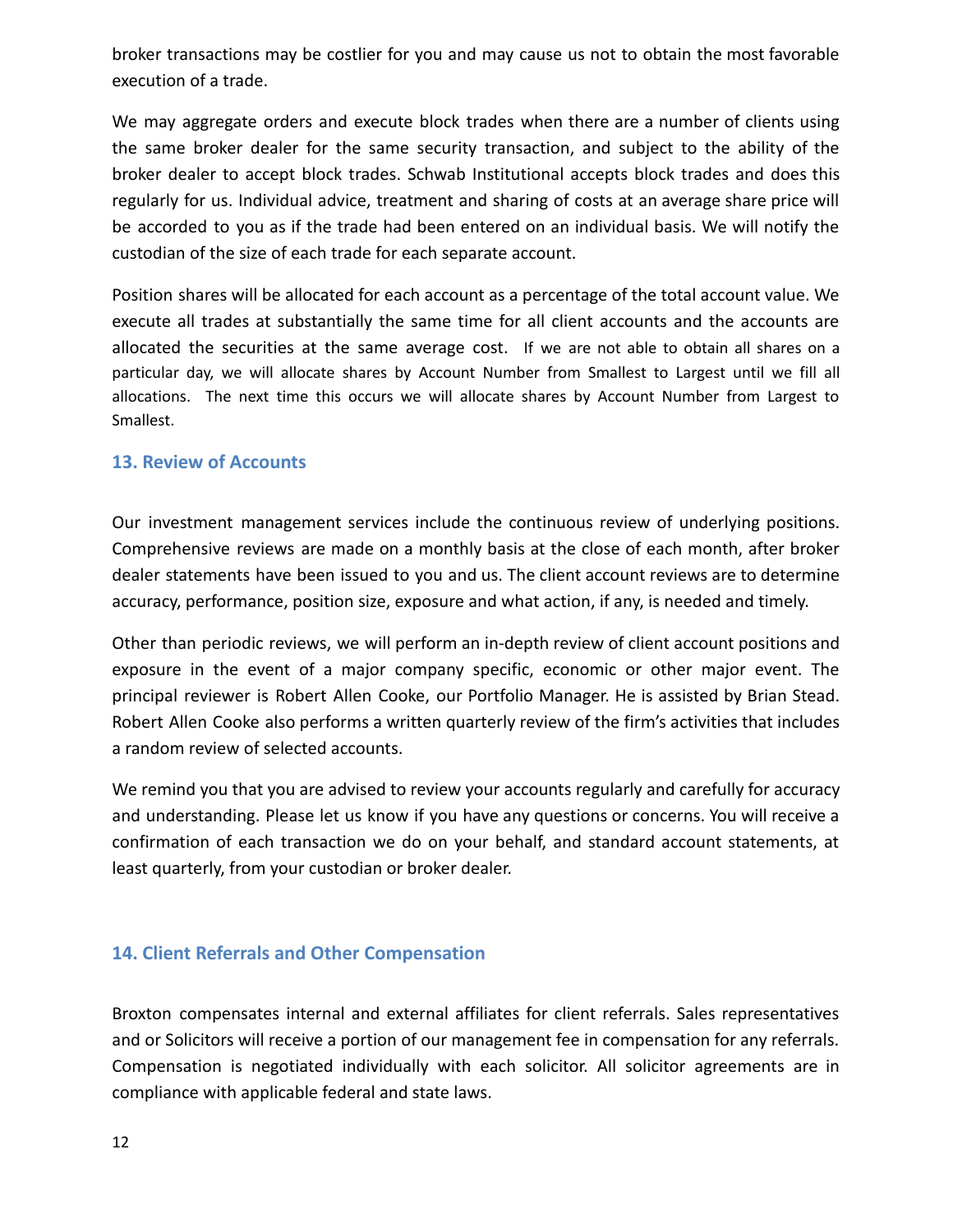All clients sent to us by solicitors will be given a written disclosure describing the relationship between the solicitor and us prior to or at the time of signing our advisor agreement. All Clients sent to us by solicitors will be presented a Solicitor Disclosure Statement and our Disclosure Brochure Form ADV Part 2A, and acknowledge receipt of same. A list of all sales Representatives, employees and Solicitors is provided on the Broxton Capital web site. As of April 2020, the following personnel are compensated for referrals and sales as employees and or Sales Representatives: Mark Harris.

Broxton does not have co-ownership with any other investment advisory or firm. Broxton does not approve or endorse any other Investment Advisor Firms. Clients who are directly sub advised by Broxton will receive statements regarding fees and returns. Clients can inquire directly with Broxton or their advisor for further information. Broxton is not responsible for separate investment advice given by other advisors. Broxton is not responsible for Solicitor activity that falls outside of Broxton Capital. Further, references to other Investment Advisors or Representatives does not constitute an endorsement by Broxton of the parties or businesses, nor do they necessarily indicate any affiliation between us and such parties or businesses.

Broxton may provide consulting services on an hourly or fixed fee basis to individuals or companies based on its research and analysis capabilities. We have not received compensation from these types of services in the past year.

## <span id="page-12-0"></span>**15. Custody**

Broxton does not have custody of client funds or assets. We are given discretionary investment authority by you in our agreement for services. Schwab is your broker dealer and custodian of your account assets. They send you your trade confirmations, statements at least on a quarterly basis showing positions held, and year-end tax reporting information.

We recommend you review your statements for accuracy and to understand what you are holding, and to contact us if you have any questions or concerns.

### <span id="page-12-1"></span>**16. Investment Discretion**

Broxton has discretionary authority over your account in accordance with the client agreement you signed with us. Discretionary authority means selecting which securities to be purchased or sold and the amount of such securities will be guided by our research, and action will be taken without specific prior consultation with you. This is subject to any reasonable written restrictions that you may have placed on types of securities in your account and agreed to by us.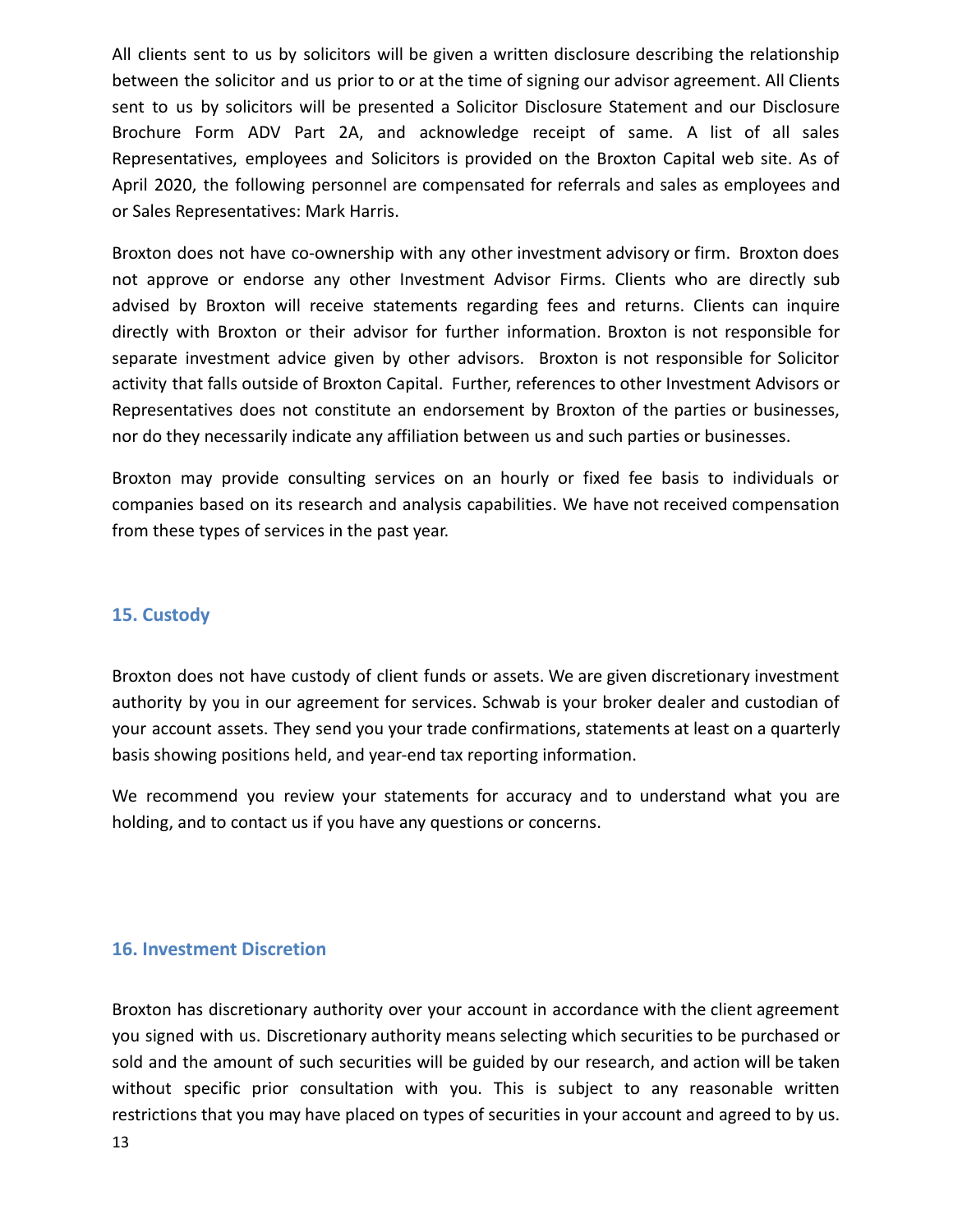Clients have the option to place limitations on discretion, such as requesting contact by Broxton Capital prior to execution of a trade.

## <span id="page-13-0"></span>**17. Voting Client Securities**

Broxton does not vote proxies for separately managed accounts; proxies are delivered directly to you by the custodian, and you are responsible for issuer and issuer-related communications such as proxies, etc. However, we need to be notified of corporate reorganization types of events in order to protect your interests. To do this we request you use the Schwab supplemental form Issuer Communications and Release of Information and appoint Broxton for corporate reorganization events only; and that you will receive all other communications from companies in your portfolio, and thus you are responsible for replying.

We may provide you clarification if you have questions regarding these communications, including proxies, or if you need assistance in replying. We will not tell you how to vote.

## <span id="page-13-1"></span>**18. Financial Information**

We at Broxton are unaware of any financial condition that might impair our ability to meet our contractual commitments to you or any client.

Broxton does not require or solicit prepayment of more than \$500 in fees per *client*, six months or more in advance and therefore does not need to include a balance sheet with this brochure.

No Management persons have been the subject of a bankruptcy petition at any time during the past ten years.

## <span id="page-13-2"></span>**19. Requirements for State Registered Advisors**

### <span id="page-13-3"></span>**A. Principal Executive Officers and Management Persons**

Broxton Capital Advisors has one Portfolio Manager, R. Allen Cooke Jr., and one Senior Advisor Brian "Byron" Stead.

### Robert Allen Cooke

Robert Allen Cooke is the Managing Partner and Portfolio Manager of Broxton Capital Advisors, LLC. He heads Broxton and its research efforts. Allen Cooke has over twenty-five years of experience serving institutional and individual clients in the securities industry. His history includes complex analysis and preparation of research reports on individual companies, and analysis of economic trends affecting markets and industries.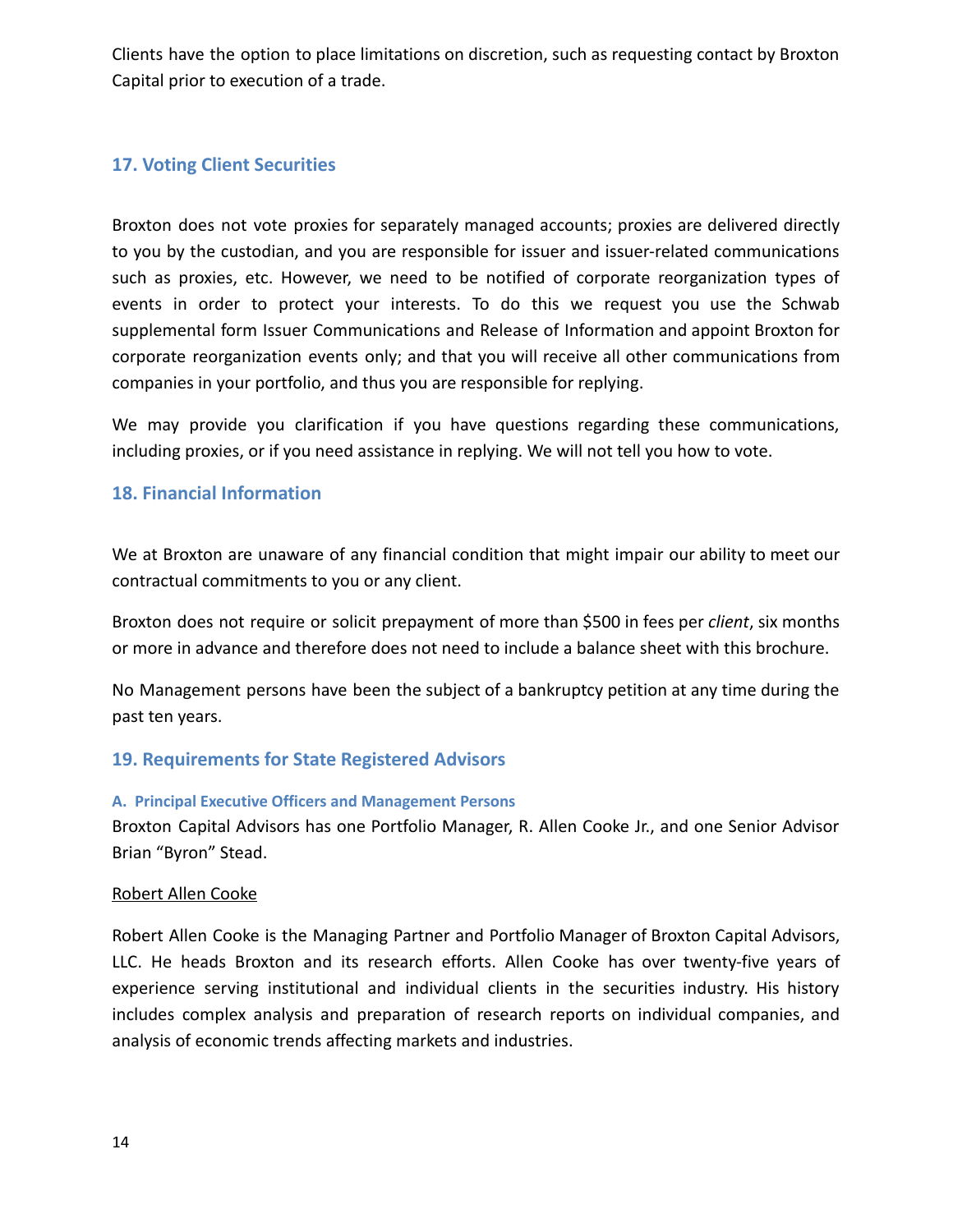Allen Cooke was born in 1968. He graduated from the University of Arizona in 1991 with a BA degree in History/Political Science. He has passed the following exams: Series 7 General Securities Representative, Series 65 Investment Advisor and Series 86 and 87 Research Analyst.

## History

Broxton Capitol Advisors LLC, Managing Partner and Portfolio Manager, August 2005 to present. National Alliance Securities, Registered Representative, March 2007 to June 2011.

Western International Securities, Inc, research analyst, bond trader and client advisor, February 2002 to July 2005.

## Brian "Byron" Stead

Mr. Stead is the Senior Advisor of Broxton Capital Advisors. He has over twenty years of experience serving institutional and individual clients. His clientele as a bond trader included some of the most well-known companies in the mutual fund and hedge fund industry. His financial history and educational background include analysis in macro-economics, mathematics, individual company analysis and bankruptcy reorganization. Before Broxton Capital Advisors, Brian was Morgan Stanley and Merrill Lynch in London. Brian brings his analytical skill-set to analyze companies and navigate ever changing economic environments. Mr. Stead has a B.A. from University of Michigan in Financial Economics and Mathematics. Mr. Stead has passed the following exams: Series 65 and Series 7.

History Broxton Capital Advisors LLC 01/2013-Present Retired 10/2009 -01/2013 Broxton Capital Advisors LLC, Senior Advisor, January 2006 - Oct 2009 National Alliance Securities, Registered Representative March 2007 - Oct 2009 Western International Securities, Inc., Institutional Bond Trader, April 2002 - December 2005 First Allied Securities 02/2001- 04/2002 Interfirst Capital 04/2001 - 02/2002 Dean Witter Reynolds 09/1998 – 0 3/2001 Merrill Lynch 06/1998 - 09/1998 University of Michigan 08/1992 - 08/1998 Smith Barney 06/1997 - 09/1997

## <span id="page-14-0"></span>**B. Other Businesses**

Statement of CCR Section 260.238 (k) Compliance. Additional Material Conflicts:

All material conflicts of interest are disclosed regarding the investment adviser, its representatives or any of its employees, which could be reasonably expected to impair the rendering of unbiased and objective advice. San Juan Incubators performs consulting for development stage companies. Mr. Cooke and Mr. Stead spend between 1 and 3 hours a week working with various companies and receive compensation.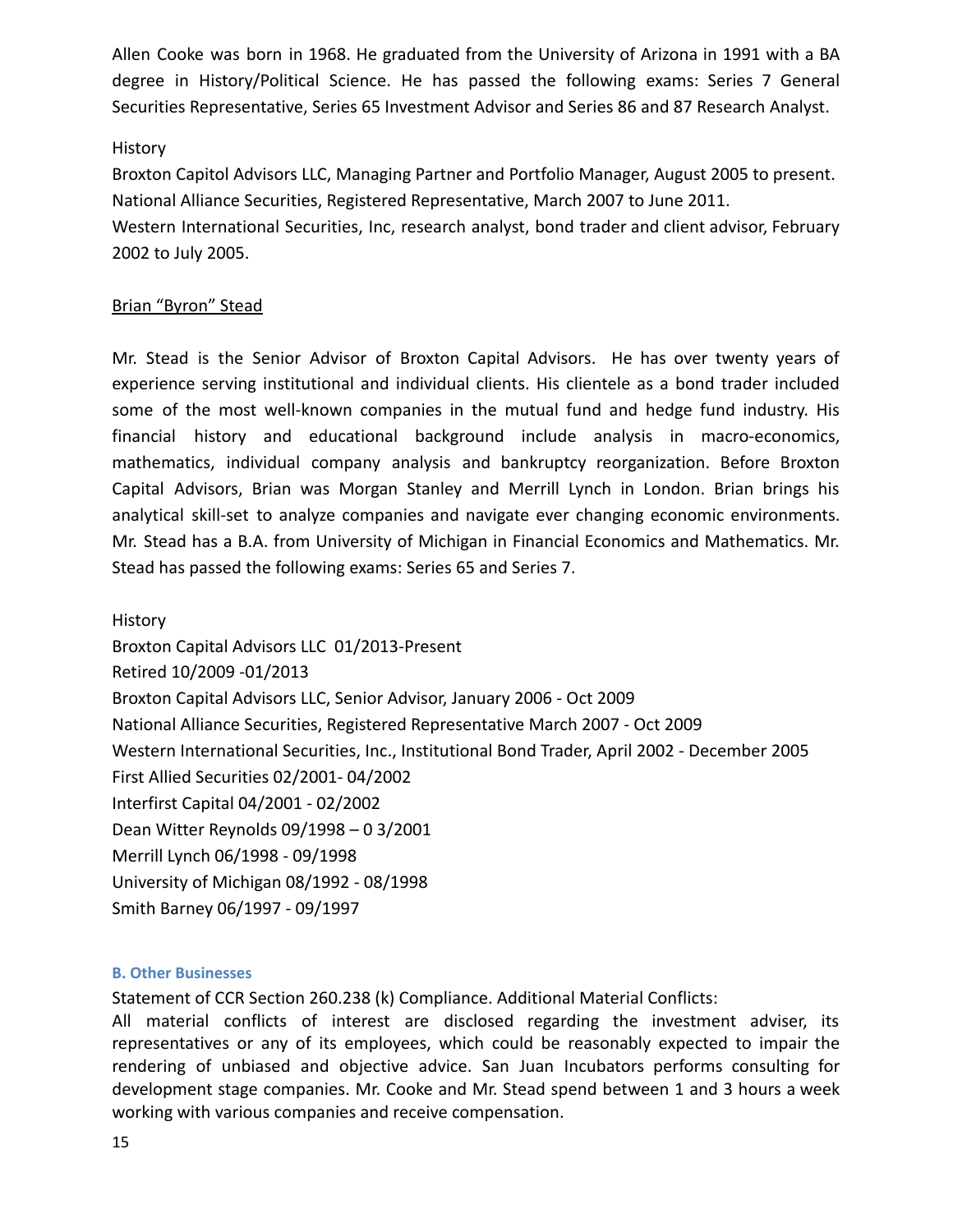### <span id="page-15-0"></span>**C. Performance based Fees and calculations**

Broxton does not currently charge performance fees.

### <span id="page-15-1"></span>**D. Material Disciplinary Disclosures**

Broxton does not currently have any disciplinary disclosures.

<span id="page-15-2"></span>**E. Material Relationships Management Persons Have with Issuers of Securities** No such relationships exist at this time.

## **BROXTON**

CAPITAL ADVISORS LLC

ADV PART 2B - Brochure Supplement

## BROXTON CAPITAL ADVISORS, LLC

151 Calle San Francisco Old San Juan, Puerto Rico 00901 Tele: 310-208-2151 FAX 310-208-2228 www.broxtoncapital.com

This brochure supplement provides information about Broxton's supervised persons:

Robert Allen Cooke ("Allen")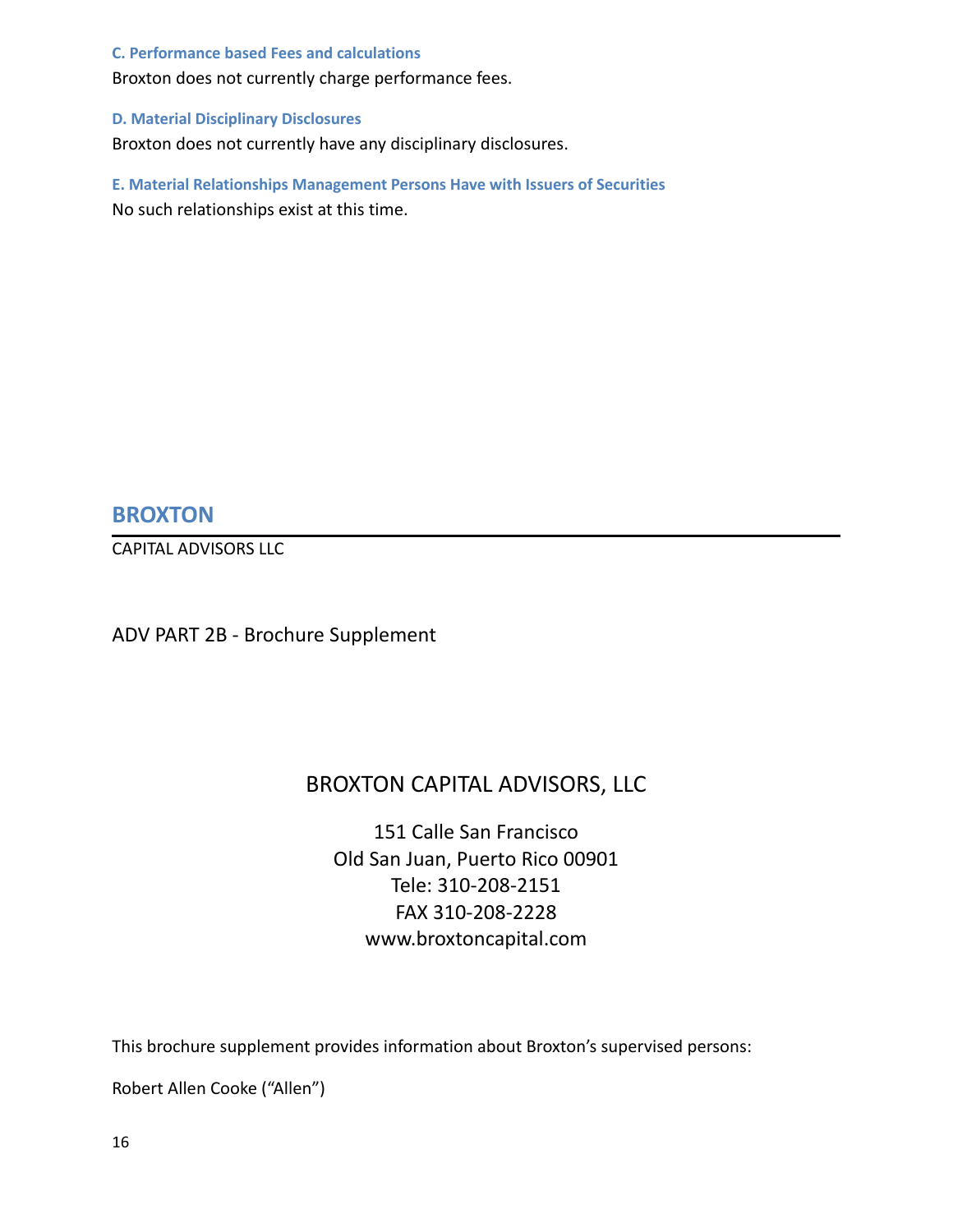Brian Stead ("Byron")

### Bob Cooke Snr. ("Bob")

This information supplements the Broxton Capital Advisors LLC brochure about the above named individuals. You should have received a copy of that brochure. Please contact Mr. Allen Cooke at telephone 310-208-2151 if you did not receive Broxton's Disclosure Brochure, or if you have any questions about the contents of this supplement.

Additional information about Broxton Capital Advisors LLC also is available on the SEC's website at [www.advisorinfo.sec.gov.](http://www.advisorinfo.sec.gov/)

April 2020

I. Educational Background and Business Experience

### 1. Robert Allen Cooke

Robert Allen Cooke is the Managing Partner and Portfolio Manager of Broxton Capital Advisors, LLC. He heads Broxton and its research efforts. Allen Cooke has over twenty-five years of experience serving institutional and individual clients in the securities industry. His history includes complex analysis and preparation of research reports on individual companies, and analysis of economic trends affecting markets and industries.

Allen Cooke was born in 1968. He graduated from the University of Arizona in 1991 with a BA degree in History/Political Science. He has passed the following exams: Series 7 General Securities Representative, Series 65 Investment Advisor and Series 86 and 87 Research Analyst.

### History

Broxton Capital Advisors LLC, Managing Partner and Portfolio Manager, 08/2005 to present National Alliance Securities, Registered Representative, 03/2007-06/2011 Western International Securities, Inc, research analyst, bond trader, and client advisor, 02/2002 -07/2005

### 2. Brian "Byron" Stead

Mr. Stead has over twenty years of experience serving institutional and individual clients. His clientele as a bond trader included some of the most well-known companies in the mutual fund and hedge fund industry. His financial history and educational background include analysis in macro-economics, mathematics, individual company analysis and bankruptcy reorganization. Before Broxton Capital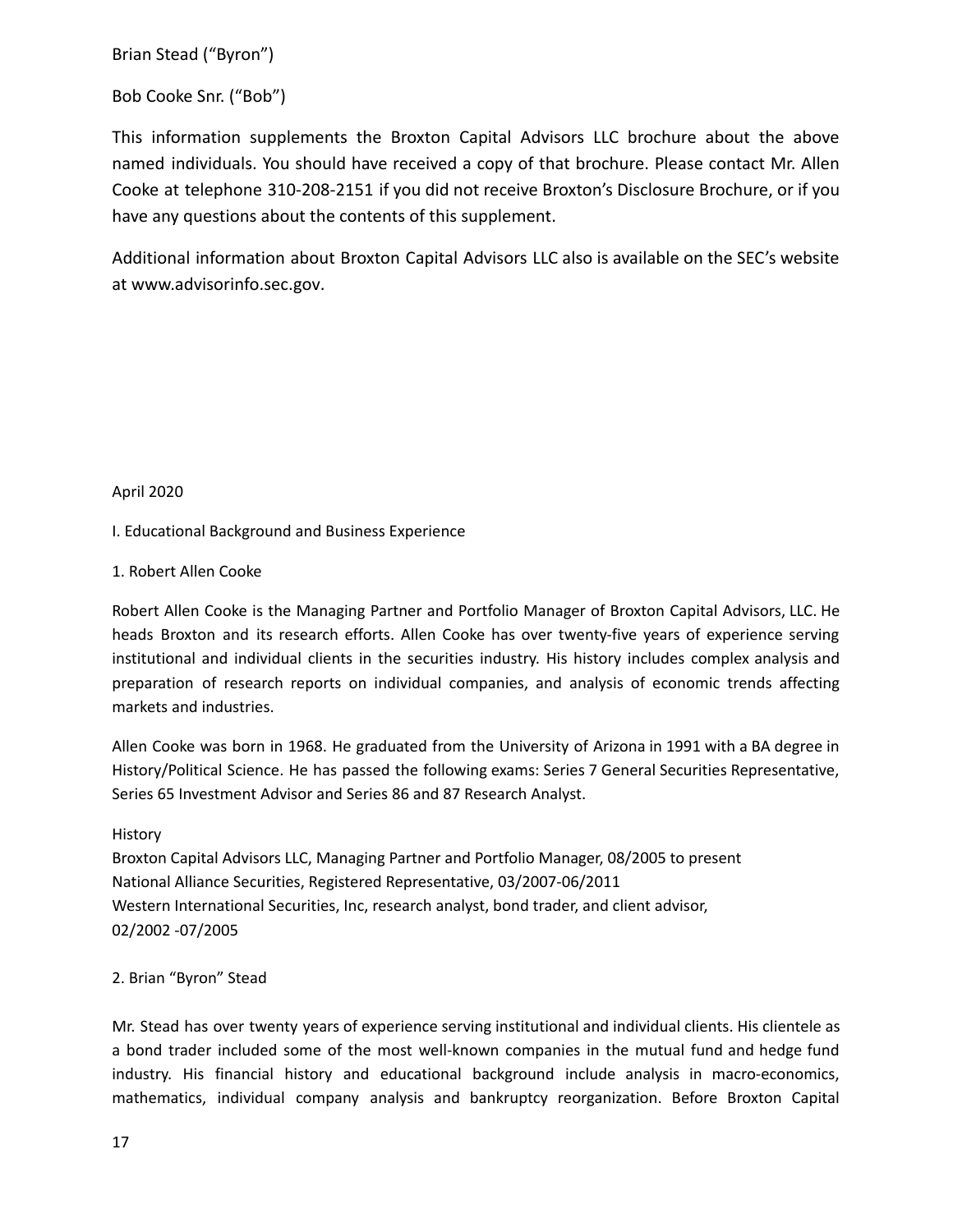Advisors, Brian was associated with Morgan Stanley and Merrill Lynch in London. Brian brings his analytical skill-set to analyze companies and navigate ever changing economic environments. Mr. Stead has a B.A. from University of Michigan in Financial Economics and Mathematics. Mr. Stead has passed the following exams: Series 65 and Series 7.

### History

Broxton Capital Advisors LLC 01/2013-Present Retired 10/2009 -01/2013 Broxton Capital Advisors LLC, Senior Advisor, 01/2006-10/2009 National Alliance Securities, Registered Representative 03/2007-10/2009 Western International Securities, Inc, Institutional Bond Trader, 04/2002-12/2005 First Allied Securities 02/2001- 04/2002 Interfirst Capital 04/2001-02/2002 Dean Witter Reynolds 09/1998-03/2001 Merrill Lynch 06/1998-09/1998 University of Michigan 08/1992-08/1998 Smith Barney 06/1997-09/1997

Bob Cooke Snr.

Mr. Cooke (SNR.), a Managing Partner of Broxton Capital Advisors has over forty years serving clients in fixed income and equity strategies. He was a Municipal Bond specialist at Drexel Burnham and a fixed income managing director at Imperial Capital. Bob brings his deep knowledge of fixed income markets. Mr. Cooke has passed the series 65 and Series 7 exams. He has a B.A. in business from the University of Arizona.

### History

Broxton Capital Advisors LLC 01/2019-Present Hudson Cooper Asset Management 10/2011- Present BMA Securities 2/2014-7/2014 10/2013-7/2014 National Alliance Securities 02/2010-10/2011 Western International Securities 03/2006-04/2008 UBS Financial 01/2000-3/2006 Imperial Capital 11/1997-1/2000 Dabney Resnick/Imperial 1/1993-12/1997 Smith Barney 6/1990-1/1993 Sutro & Co. 5/1988-6/1990

### II. Disciplinary Information

1. Broxton Capital Advisors LLC has not been the subject of any legal claims or disciplinary events since inception in 2005.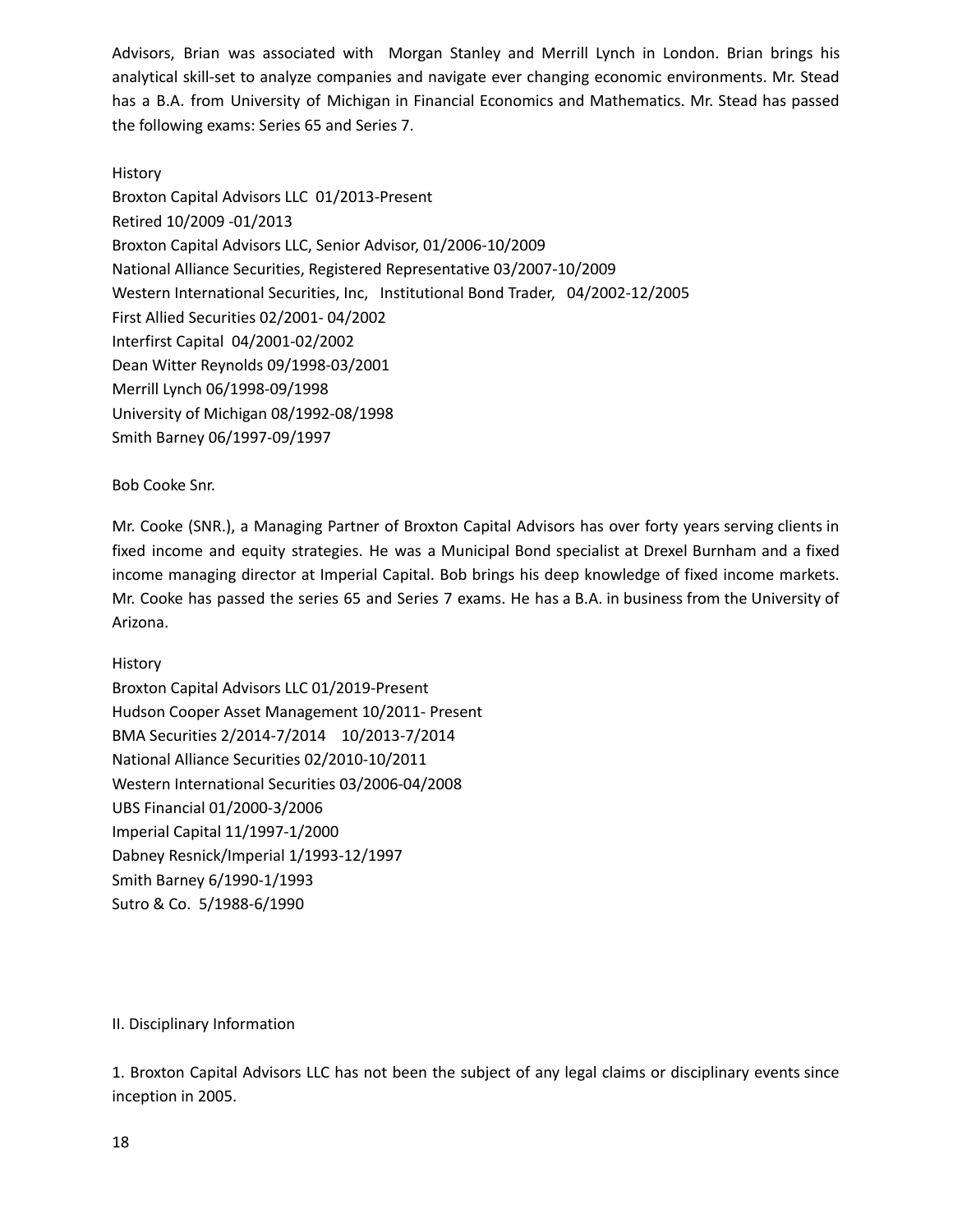### III. Other Business Activities

Broxton receives compensation from other investment advisors for providing, sub advisor services, joint advisory, securities research and model portfolios. The Model Portfolios, including the primary Broxton Strategy, are provided in a manner consistent with the Institutional Management firm's mandates. As a sub advisor Broxton charges a percentage of the fee directly to the sub advised account in accordance with its' billing practices. As compensation for providing model portfolios and securities research, Broxton receives a percentage of the fee as compensation. For joint advisory agreements Broxton pays a percentage of the fee to the joint advisor. Generally, in these agreements Broxton will receive 50% or less of the total fee. San Juan Incubators performs consulting for development stage companies. Mr. Cooke and Mr. Stead spend between 1 and 3 hours a week working with various companies and receive compensation.

### IV. Additional Compensation

San Juan Incubators

### V. Supervision

Robert Allen Cooke, Managing Partner, is responsible for supervising the advisory activities of those at Broxton. He has established standards of conduct and written procedures for managers and employees. He is also Portfolio manager and monitors the advice given to clients by selecting the securities comprising account holdings, by reviewing monthly client statements, and by conducting quarterly reviews of firm activities. Allen Cooke can be contacted at telephone (310) 208-2151 and FAX (310) 208-2228.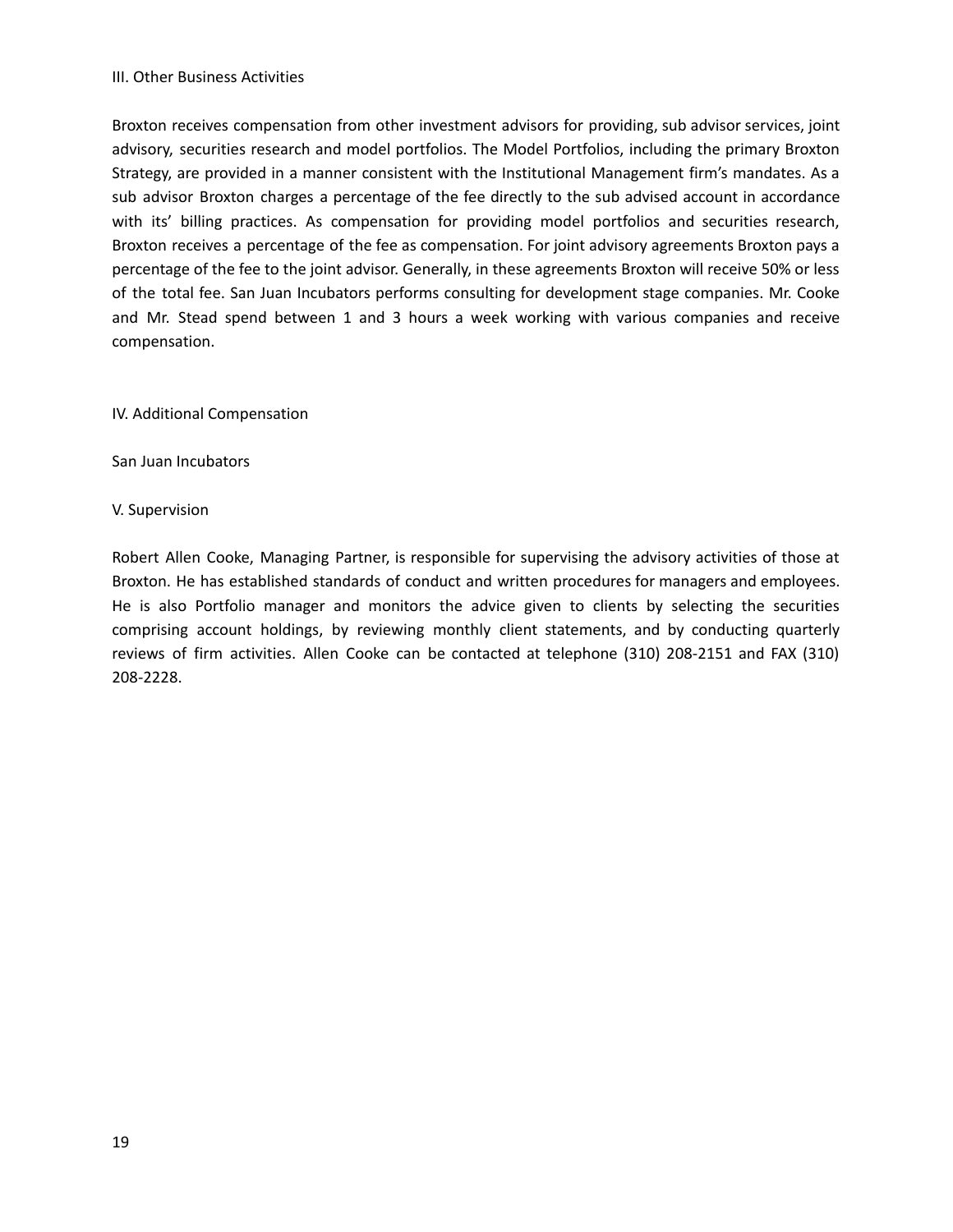# <span id="page-19-0"></span>**BROXTON CAPITAL ADVISORS, LLC** PRIVACY POLICY

This Privacy Policy describes the types of non-public personal information ("Information") we may collect about you, the purposes for which we use the information, the circumstances in which we may share the information, and the steps we take to safeguard the information to protect your privacy. Broxton Capital Advisors, LLC ("Broxton") is committed to maintaining the trust that you place in us and we recognize the importance of protecting your information.

The information we collect about you is primarily obtained from your account applications and other forms and materials you submit to Broxton during the course of your relationship with us. We may also collect information about the transactions and interactions you engage in with or through Broxton. In addition, we may verify information or obtain additional information about you from consumer reporting agencies or other sources. The information we collect about you would include, but not limited to: your name, address and other contact information, date of birth, occupation, marital status, sources of wealth, investment experience and objectives, risk tolerance, representations about your financial resources, specific identifying information as may be required by law and regulations addressing money laundering, terrorism and related matters, as applicable, your passport, driver's license or other governmental information, and social security number or tax payer identification. Broxton does not sell customer lists, names or other identifying information.

We do not share information about you outside of Broxton without your consent except for the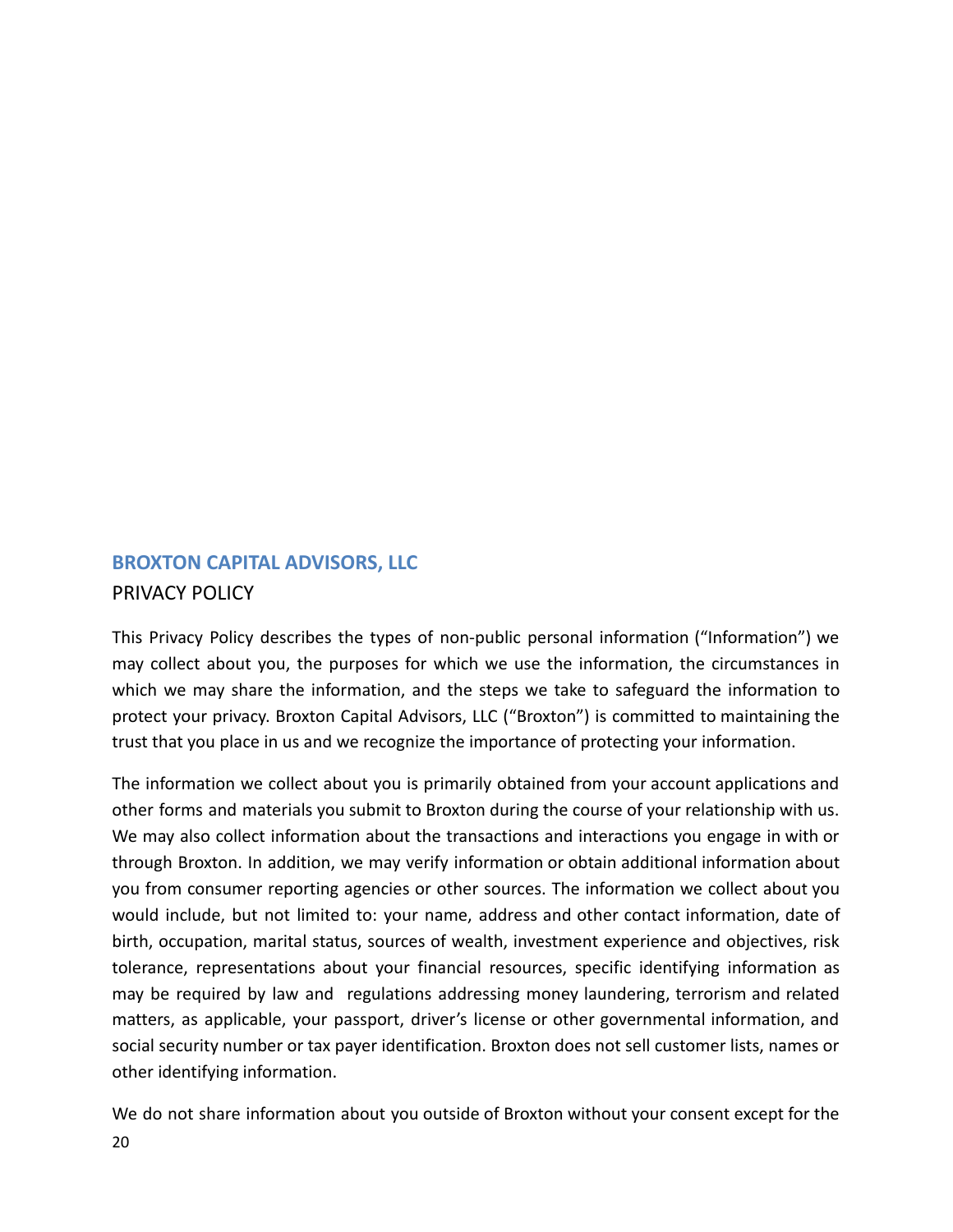specific purposes described below, in accordance with applicable laws. We may disclose information we collect from you to companies or third parties that perform support services for Broxton or your account, such as facilitating your transactions with or thorough Broxton, including those that provide custody of client funds and securities, professional, legal or accounting services, audit or research services, computer related or data maintenance or processing services, or for credit review or reporting services. We may disclose your personal information as permitted or required by law or regulation. Non-affiliated companies that assist Broxton in providing services to you are required to maintain the confidentiality of such information to the extent they receive it, and to use your information only for the purpose of providing such services.

Broxton limits access to your information to authorized Broxton employees and representatives acting on your behalf. Broxton also maintains physical, electronic and procedural safeguards designed to comply with applicable laws and protect against loss, modifications, and unauthorized access to your information. Broxton updates and tests our technology to improve the protection of customer information. Your account is held by Charles Schwab and Company, Inc. as custodian for you, and Broxton acts as investment advisor on the account. You may access account information on the Schwab website. Please refer to their Privacy Policy also to obtain disclosures on how Schwab protects your personal information.

If your financial advisor terminates his or her relationship with Broxton and moves to another broker dealer or investment advisor, we or your financial advisor may disclose personal information to the new financial institution unless you instruct us not to. If you choose to not move your account to the new financial institution you may request that Broxton limit the information shared with the new financial institution. You can withdraw your consent at any time by contacting Broxton.

Broxton reserves the right to change this Privacy Policy at any time to reflect changes in our practices concerning the collection and use of information. If there are material changes to this Privacy Policy, we will notify you in writing or by electronic means. If you require additional information, please contact us at 310-208-2151.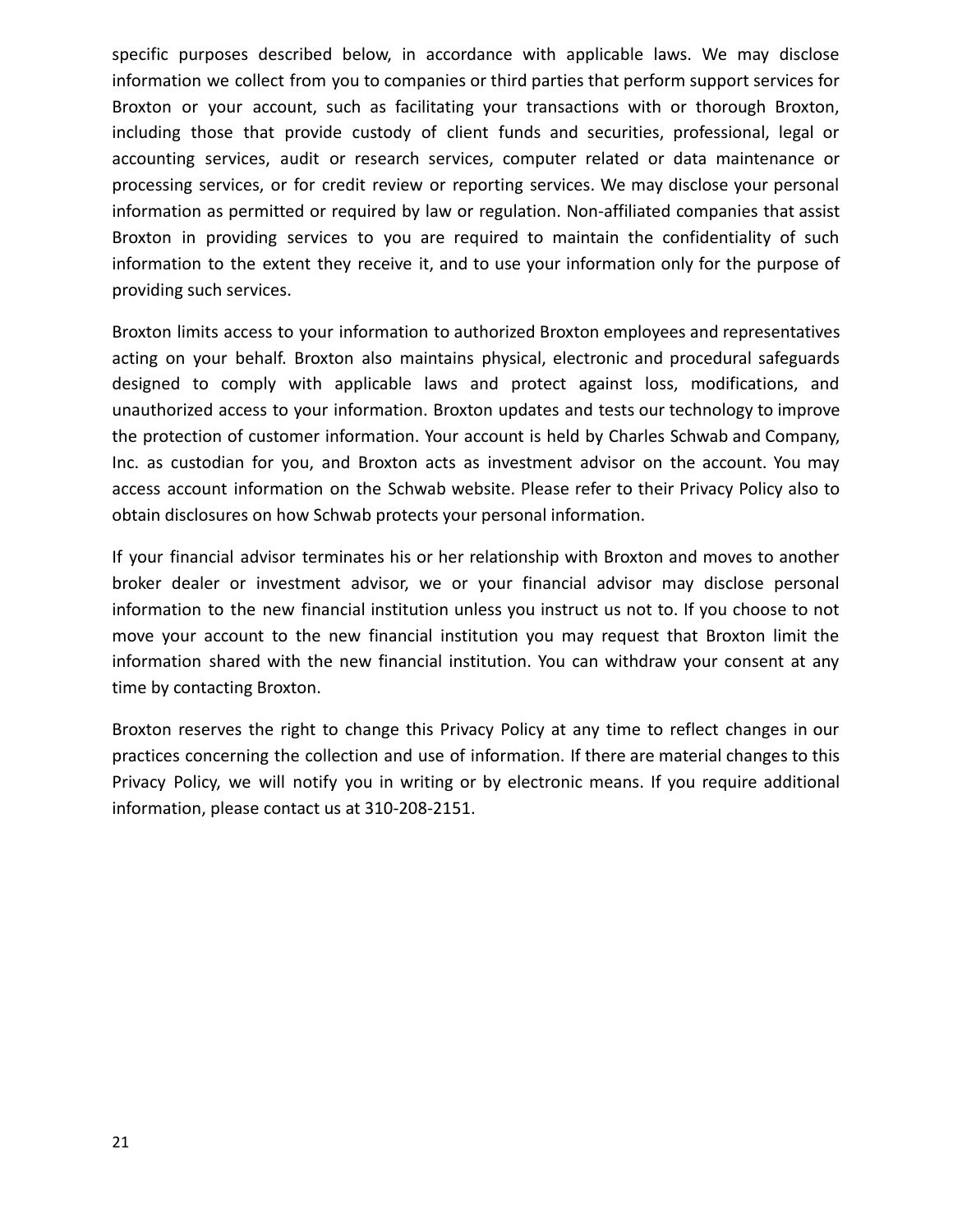# **BROXTON** CAPITAL ADVISORS

## **BUSINESS CONTINUITY PLAN DISCLOSURE**

Broxton Capital Advisors, LLC, is committed to safeguarding the interests of our clients in the event of an emergency or a significant business disruption. This Business Continuity Plan Disclosure ("DCP") summarizes Broxton's effort to mitigate risks inherent with unforeseen business disruptions. It is designed to enable us to meet our existing obligations to you in the event of an emergency or significant business disruption. An electronic copy of our plan is stored on out storage drive and backed up off site.

#### <span id="page-21-0"></span>**Emergency Contact Persons**

BROXTON'S emergency contact persons are:

#### **Allen Cooke, Chief Compliance Officer**

E-mail: [allen@broxtoncapital.com](mailto:jannv@michaletzcompanies.com)

Phone number: 310.208.2151

Cell: 310.279.3338

Home phone: 310.284.5771

#### **Byron Stead**

E-mail: byron@broxtoncapital.com

Palm Desert Phone number: 760.360.1205

In the event that none of these people can be reached in the case of disaster, please contact Schwab directly for information regarding your accounts, or visit a local Schwab branch.

#### **Charles Schwab & Co**

P.O. Box 982603

El Paso, TX 79998-2603

800-515-2157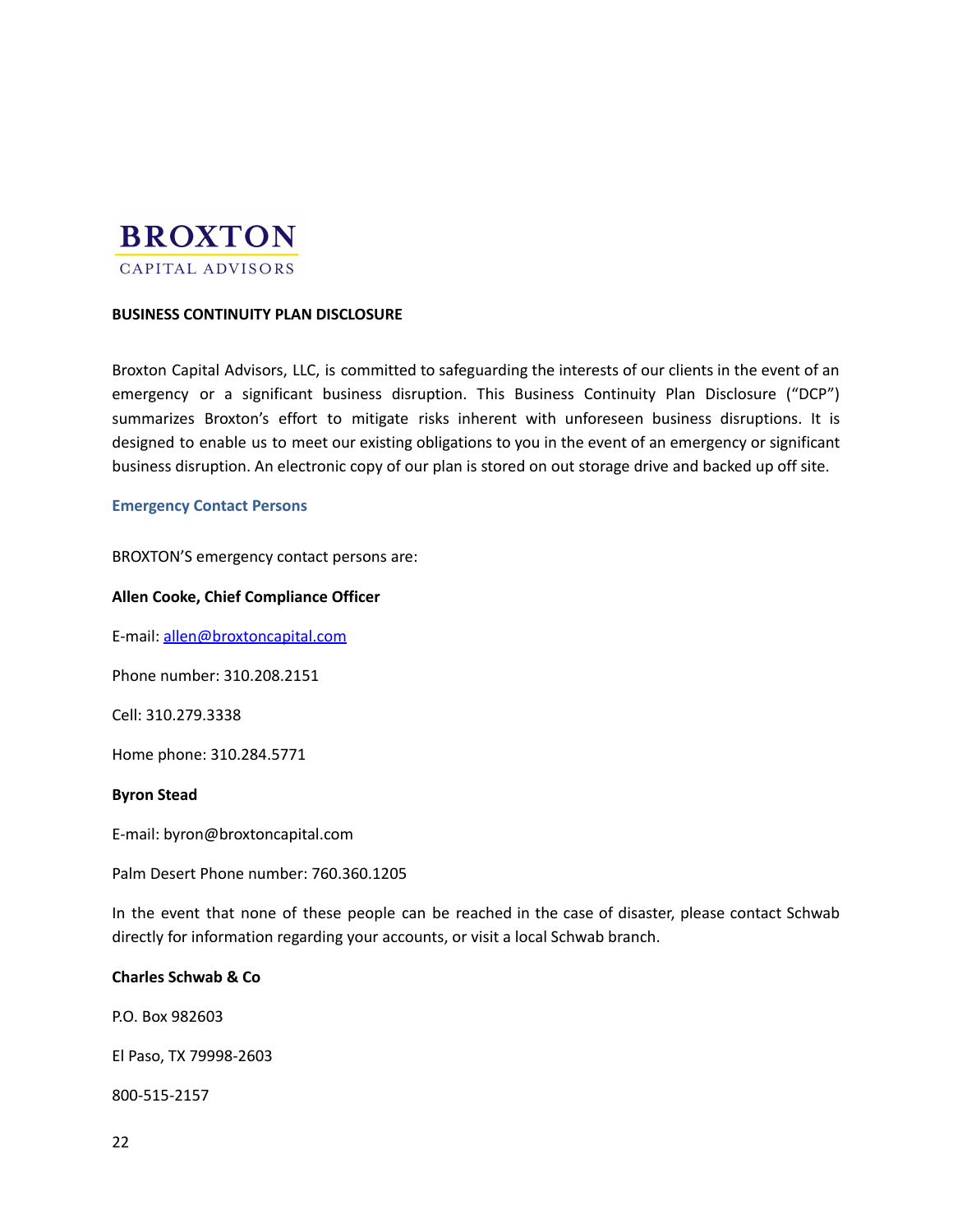[www.schwab.com](http://www.schwab.com)

**For branch location information see: <https://client.schwab.com/Public/BranchLocator/AccessSchwab.aspx>**

## <span id="page-22-0"></span>**Business Description**

Broxton is a registered investment advisor, providing advisory services using fundamental and technical analysis with the goal of absolute return. We use Schwab Institutional as our custodian. Clients can contact Schwab Alliance (which handles institutional customers) at 800.515.2157, or go to [www.schwaballiance.com](http://www.schwaballiance.com).

## <span id="page-22-1"></span>**Office Locations**

BCA is located at the following locations:

39497 Newcastle Dr Palm Desert, California, 92211

151 Calle San Francisco Old San Juan, PR 00901

310.208.2151 Phone 310.208.2228 Fax

## <span id="page-22-2"></span>**Firm Policy**

Broxton's policy is to respond to a Significant Business Disruption ("SBD") by (1) safeguarding employees' lives and firm property, (2) making a financial and operational assessment, (3) quickly recovering and resuming operations, (4) protecting all of the firm's books and records, and (5) allowing our customers to resume transacting business. In the event that we determine we are unable to continue our business, you are instructed to access Schwab directly by telephone or internet.

Our plan anticipates the possible loss of location or personnel. In the case of loss of our main office location, the company could resume operations with the backup files held with Mr. Cooke and Mr. Stead at a third location, depending on computer access. We will be able to access our stored data or Schwab's stored data. Access to Schwab would not be disrupted. If Broxton's local facilities are completely disrupted, clients are instructed to contact Schwab directly for assistance. In the event of loss of personnel, other staff personnel will assume their responsibilities. You will be notified of the change.

The following is Schwab's Business Continuity Plan: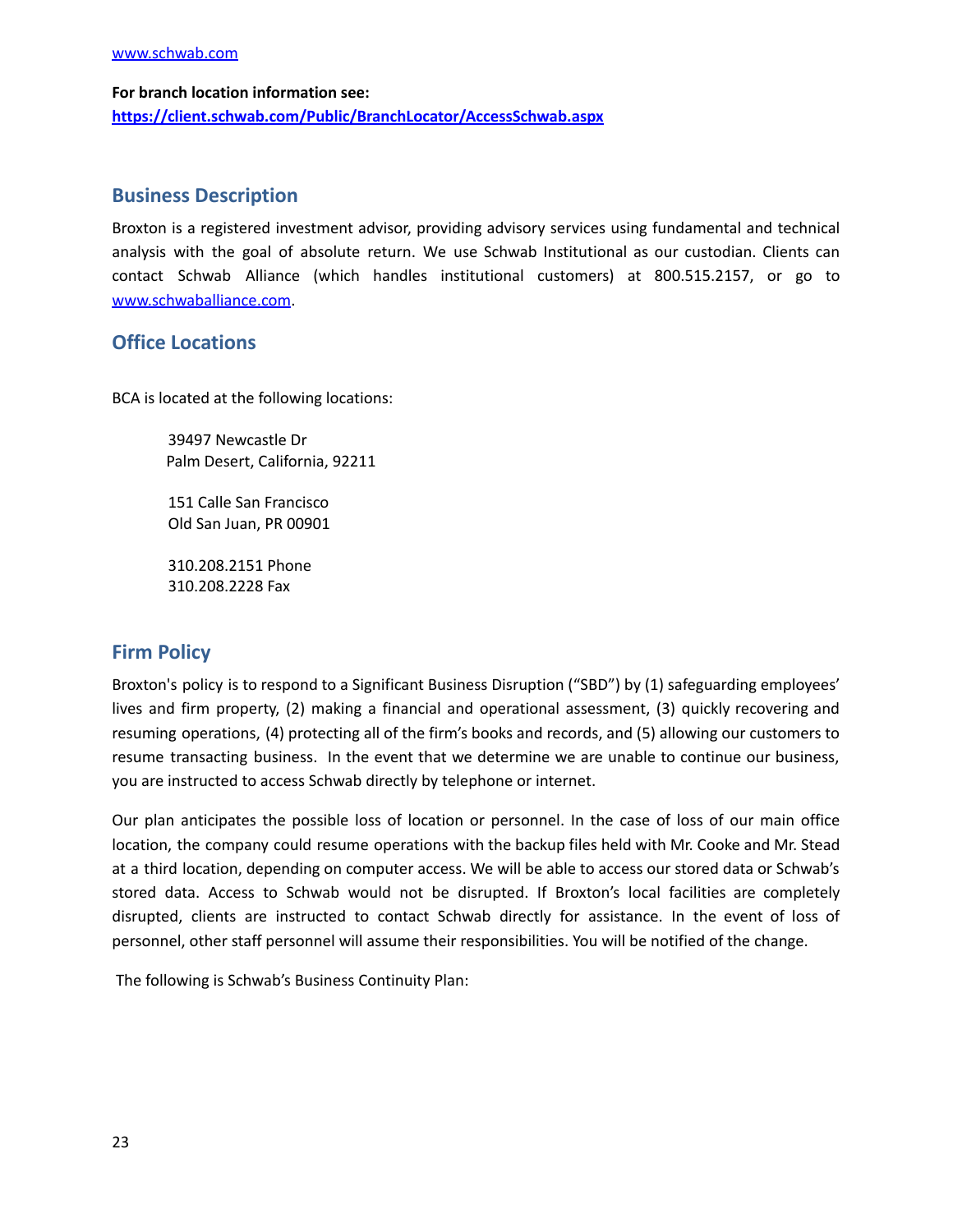Securities industry regulations require that brokerage firms inform their clients of their plans to address the possibility of a business disruption that potentially results from power outages, natural disasters, or other events. Charles Schwab & Co., Inc. has a comprehensive business continuity program in place, which we review, update and test on a regular basis. The plan provides for continuation of client service within minutes in most cases.

Here are a few examples of what might occur if we were to experience a business disruption of varying magnitude:

- If one of our telephone service centers were to become unavailable for any reason, we would re-route calls to our other service centers across the country.
- In the event that our primary data center became unavailable for any reason, we would transition to a separate back-up location. Our data centers are on separate power grids, separate flood plains and fault lines, and within different transportation networks. Account access would be made available through the back-up location.
- If we had a power outage in a particular region or business district, we would re-route telephone and electronic communications to alternate locations for the duration of the outage.
- In the event of a public health crisis that resulted in a high rate of employee absenteeism, we would enact a workforce continuity plan that includes social distancing and other policies to limit exposure, and also focus available personnel on critical business functions that directly support client needs.

While no contingency plan can eliminate all risk of service interruption or temporarily impeded account access, we continually assess and update our plans to mitigate all reasonable risk.

## <span id="page-23-0"></span>**Data Back-Up and Recovery (Hard Copy and Electronic)**

Broxton maintains its primary hard copy books and records and its electronic records at our main office address at 151 Calle San Francisco, Old San Juan, Puerto Rico 00901. Allen Cooke, Chief Compliance Officer, is responsible for the maintenance of these books and records. Mr. Cooke and also maintains backup storage data offsite.

In the event of a Significant Business Disruption ("SBD"), we will immediately identify what means will permit us to communicate with our customers, employees, critical business constituents, critical banks, critical counter-parties, and regulators. Although the effects of an SBD will determine the means of alternative communication, the communications options we will employ will include voice mail or posting a message to client advisory web site home pages or through Charles Schwab &Company. In addition, we will retrieve originals or backup copies of our key activity records. This will allow for client servicing of orders and other requirements.

Schwab represents that it backs up our records at a remote site. Schwab represents that it operates a back-up operating facility in a geographically separate area with the capability to conduct the same volume of business as its primary site. Schwab has also confirmed the effectiveness of its back-up